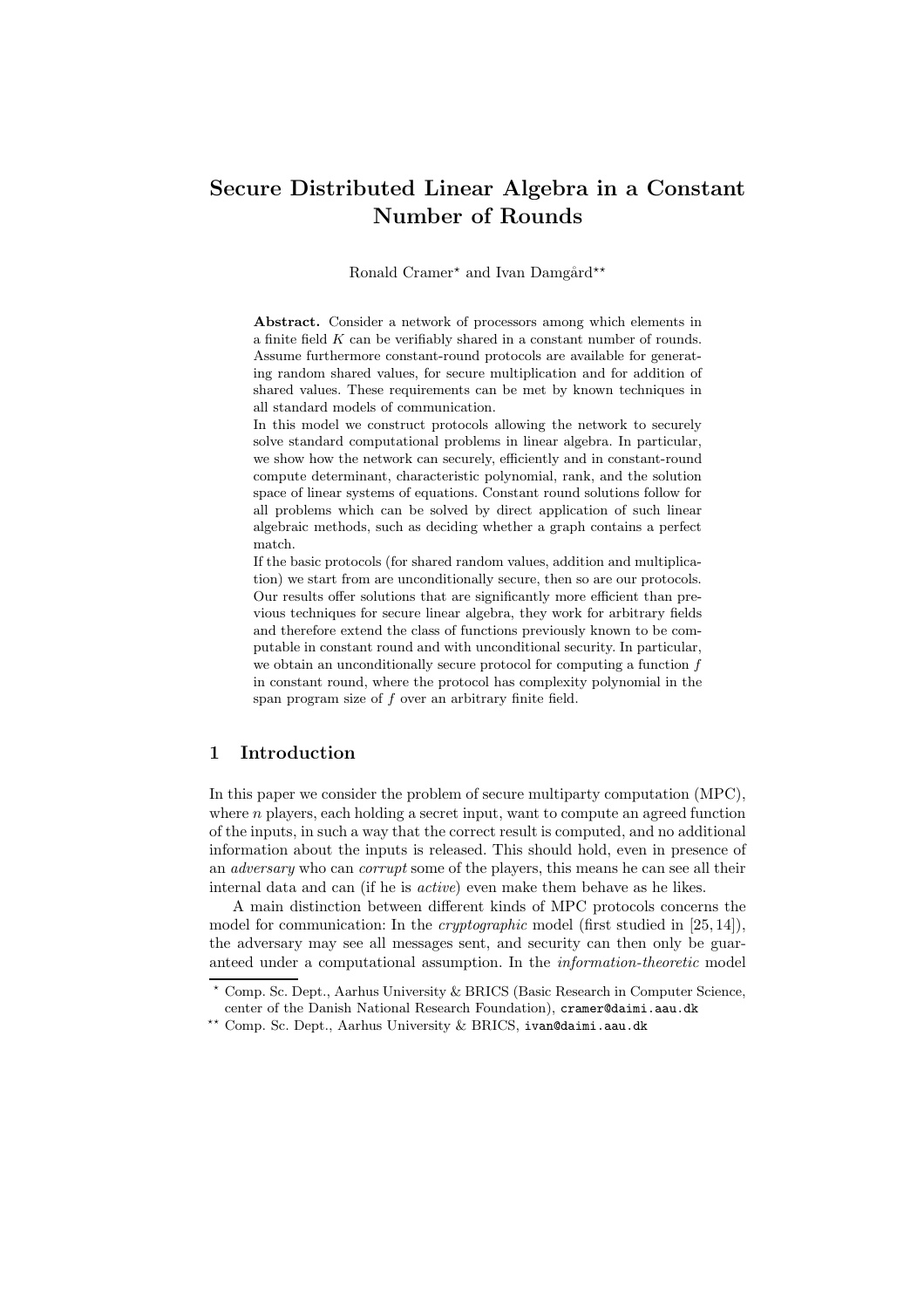(first studied in [5, 7]), one assumes a private channel between every pair of players, and security can then be guaranteed unconditionally.

Two measures of complexity are important for MPC protocols, namely the communication complexity (total number of bits sent) and the round complexity (where a round is a phase where each player is allowed to send one message to each other player).

In this paper, we focus on the round complexity of MPC protocols, in particular on building constant-round protocols. Kilian [19] showed that Boolean formulas can be securely and efficiently evaluated in constant rounds in the two-party case, with secure computations based on Oblivious Transfer. Under a complexity assumption, it was shown in [2] by Beaver, Micali and Rogaway that any function that can be computed in polynomial time can also be securely computed in a constant number of rounds (and polynomial communication). The result works under minimal complexity assumptions, but leads in practice to very inefficient protocols. Thus, for computationally secure MPC in constant round, the question is not which functions can be securely computed, but rather how efficiently it can be done.

The situation is different for *unconditionally* secure MPC: in this model, it is not known which functions can be securely computed in constant-round. However, Bar-Ilan and Beaver [1] showed that it can be done for any arithmetic formula.

Later results by Feige, Kilian and Naor [12] and Ishai and Kushilevitz [16, 17] and Beaver [3] extend this to functions in NL and some related counting classes. More precisely, their protocols are polynomial in the modular branching program size of the function computed. Their methods also apply to the more general arithmetic branching program model of Beimel and Gal[4].

### 2 Our Work

In this paper, we start from the assumption that we are given an efficient, constant round method to share securely between the players values in a finite field K and to reveal them. For an active adversary, this would be a verifiable secret sharing (VSS). In the following, we write [a] for a sharing of a, i.e. [a] denotes the collection of all information related to a held by the players. When  $M$  is a matrix over  $K$ ,  $[M]$  will denote a sharing of each of the coordinates of M. Whenever we say "let  $[x]$  be a sharing" we mean that either some processor has distributed shares of his private input x, or that  $[x]$  is the result of previous secure computations on certain private inputs of the processors. An expression such as " $[f(x)]$  is securely computed from  $[x]$ " means that the processors in the network perform secure computations on a sharing of x, as a result of which they obtain a (random) sharing of  $f(x)$ .

We show how to design efficient constant-round protocols for a number of standard linear algebra problems:

– Given a shared matrix  $[A]$  over an arbitrary finite field K, we show how to compute securely a sharing  $[\det(A)]$  of the determinant of A. More generally,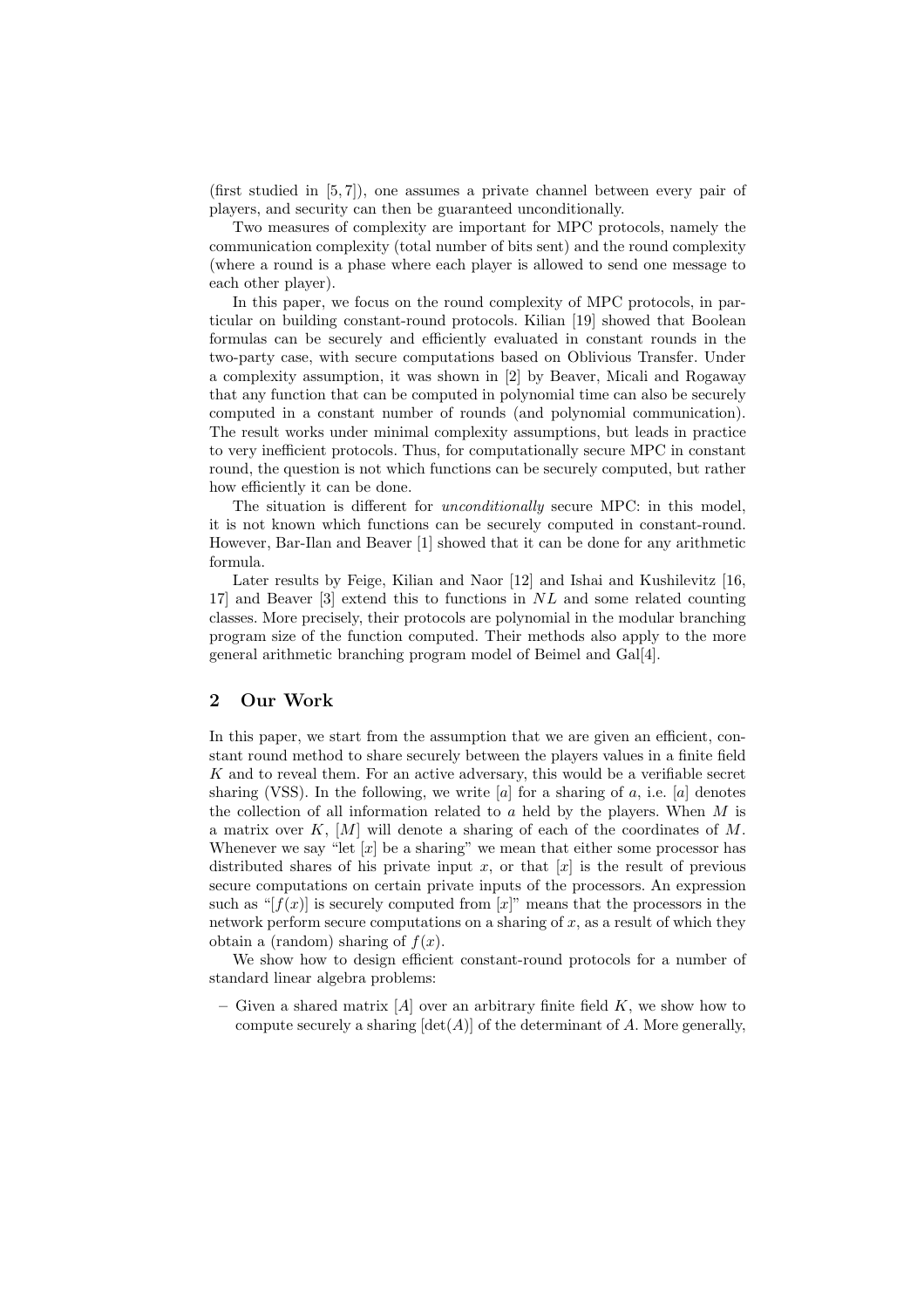[f] is computed where f denotes the vector containing the coefficients of the characteristic polynomial of A.

- Given a shared (not necessarily square) matrix  $[A]$  over a finite field K, we show how to securely compute the rank of  $A$ , concretely we can compute  $[r]$ where  $\bf{r}$  is a unary encoding of the rank of A, padded with zeroes.
- Given also a shared vector [y] we show how to securely compute [b] where b is a bit that indicates whether the system of equations  $A\mathbf{x} = \mathbf{y}$  is solvable. Finally, we show how to solve the system by securely computing  $[x]$ ,  $[B]$ , where **x** is a solution and  $[B]$  generates A's kernel.

Our protocols work for arbitrary fields and do not use any cryptographic assumptions, so if the basic sharing method we start from is unconditionally secure, then so are the protocols we construct.

It is easy to see that our results allow handling all functions computable in constant round and with unconditional security using the most general previous methods [16, 17]: for instance, our protocol for subspace membership immediately implies a constant-round protocol for computing a function  $f$ , of complexity polynomial in the span program $[18]$  size of f. By the results from  $[4]$  span programs are always at least as powerful as the modular and arithmetic branching programs to which the methods from [16, 17] apply. For fields with fixed characteristic, all three models are equivalent in power. However, since this is not known to hold for arbitrary fields, our results extend the class of function known to be computable in constant round and with unconditional security.

What is equally important, however, is that the standard linear algebra problems we can handle are problems that occur naturally in practice. For instance, deciding if a determinant is non-zero allows to decide if a bipartite graph contains a perfect match. Moreover, privacy is a natural requirement in matching type problems that occur in practice.

We therefore believe it is of interest to be able to do linear algebra securely and efficiently. Our work leads to a protocols with better efficiency compared to solutions based on combinations of known techniques. Please refer to Section 6.5 for more details in the case of determinant and characteristic polynomial.

We note that our results apply to the cryptographic model as well as the information theoretic, the only difference being the implementation of the underlying sharing and multiplication protocols. And because we attack the problems directly rather than going through reductions (to, e.g., Boolean circuits for the problems) we get much more efficient solutions than what one gets from, e.g, [2].

### 3 Some Basic Protocols

For convenience in describing our main protocols, we assume that secure constant round protocols are available for the following tasks:

- Computing (from scratch) a sharing [r] where  $r \in K$  is random and unknown to the adversary.
- Computing from sharings [a], [b] a sharing of  $[a + b]$ .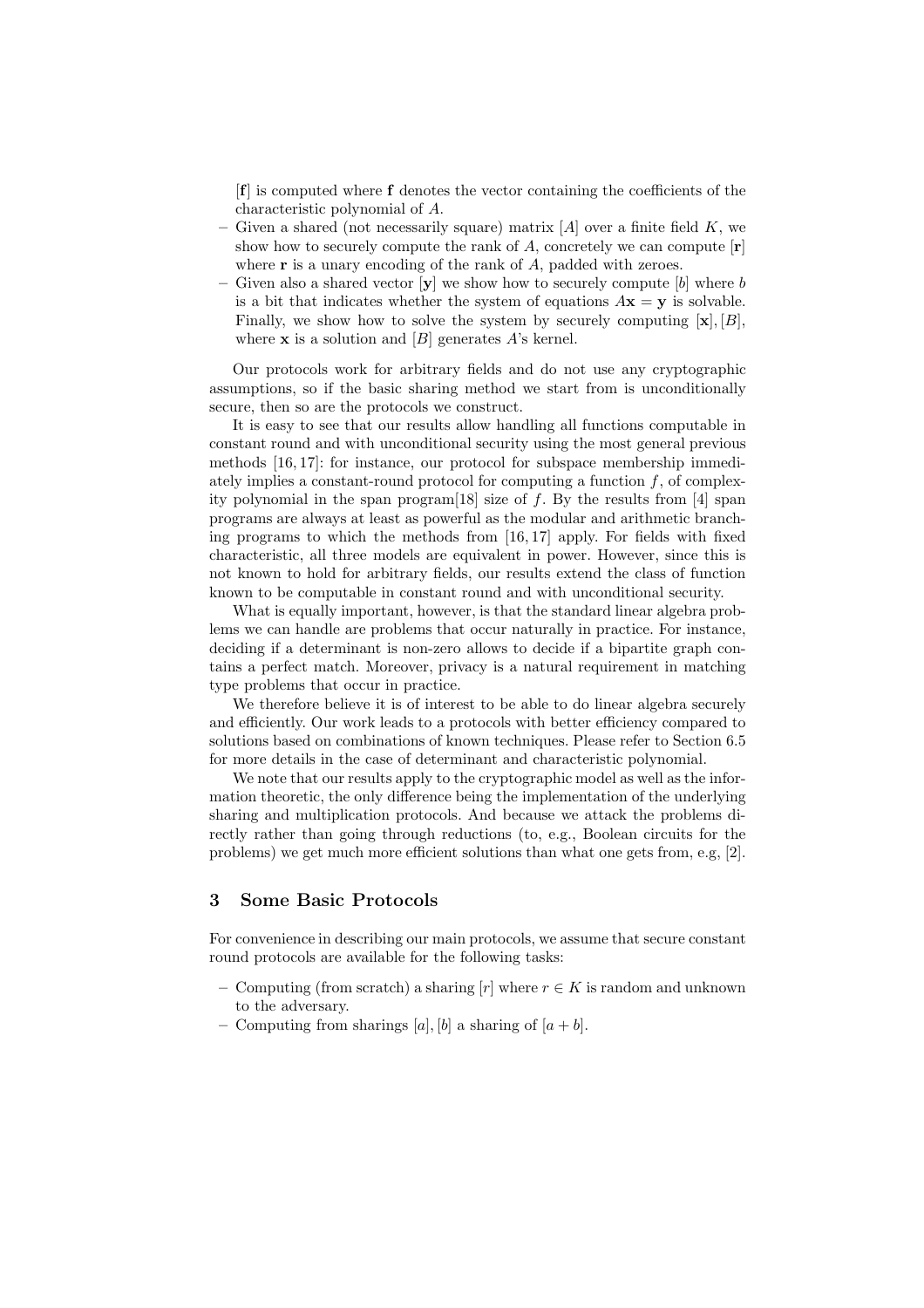– Computing from sharings [a], [b] a sharing of [ab].

Also, these protocols must remain secure when composed in parallel.

The first two requirements are always met if the sharing method used is linear over K, in the sense that from  $[a], [b]$  and a known constant c, we can non-interactively compute new sharings  $[a + b]$  and  $[ac]$ , and more generally, arbitrary linear functionals. For standard examples of VSS, this just translates to locally adding shares of  $a$  to corresponding shares of  $b$ , and to multiplying the shares of  $a$  by  $c$ .

In fact, all three requirements can be met by known techniques in all standard models of communication. We give here a few examples of existing efficient, constant round, linear MPC protocols: The classical unconditionally secure MPC protocols of Ben-Or, Goldwasser and Wigderson [5] and Chaum, Crépeau and Damgaard [7] are examples in the secure channels model satisfying all our requirements, tolerating an active, adaptive threshold adversary that corrupts less than a third of the processors.

MPC protocols secure against general adversaries [15] are given by Cramer, Damgaard and Maurer [9]. Their protocols make no restriction on the field size, as opposed to  $[7, 5]$  where this must be larger than the size of the network.  $\frac{1}{1}$  For the broadcast model of Rabin and Ben-Or [23], one can take the protocols of [10], tolerating an actively (and adaptively) corrupted minority at the expense of negligible errors and the assumption that a secure broadcast primitive is given.  $2$  An example in the cryptographic model is given by the protocols of Gennaro, Rabin and Rabin [13]. Here the size of the field is necessarily large. For the binary field an example given in [8]. This protocol, which is based on homomorphic threshold encryption, is quite efficient and tolerates an actively corrupted minority.

Note that parallel composition is not secure in general for all the models of communication mentioned here, unless extra properties are required. Nevertheless, the example protocols considered above are in fact secure under parallel composition.

A final basic protocol (called  $\Pi_1$  in the following) that we will need is:

Compute from a sharing  $[a]$  a sharing  $[h(a)]$  where h is the function on K defined by  $h(a) = 0$  if  $a = 0$  and  $h(a) = 1$  if  $a \neq 0$ .

Later we show a constant-round realization of this protocol based only on the three requirements above. This realization is efficient if the characteristic of the field is polynomially bounded.

For *arbitrary fields*, we can do the following instead: assume first that  $K =$  $GF(q)$  for a (large) prime q. Represent an element  $a \in K$  in the natural way as a bit string  $a_0, ..., a_k$ . Choose a new field  $F = GF(p)$  where p is a small prime, all that is required is that  $p$  is larger than the number of players, in particular,

<sup>&</sup>lt;sup>1</sup> In the full version of [9] it is pointed out that their VSS is actually constant round. <sup>2</sup> One extra level of sub-sharing must be built in (which is no problem) to ensure

constant rounds for their multiplication protocol.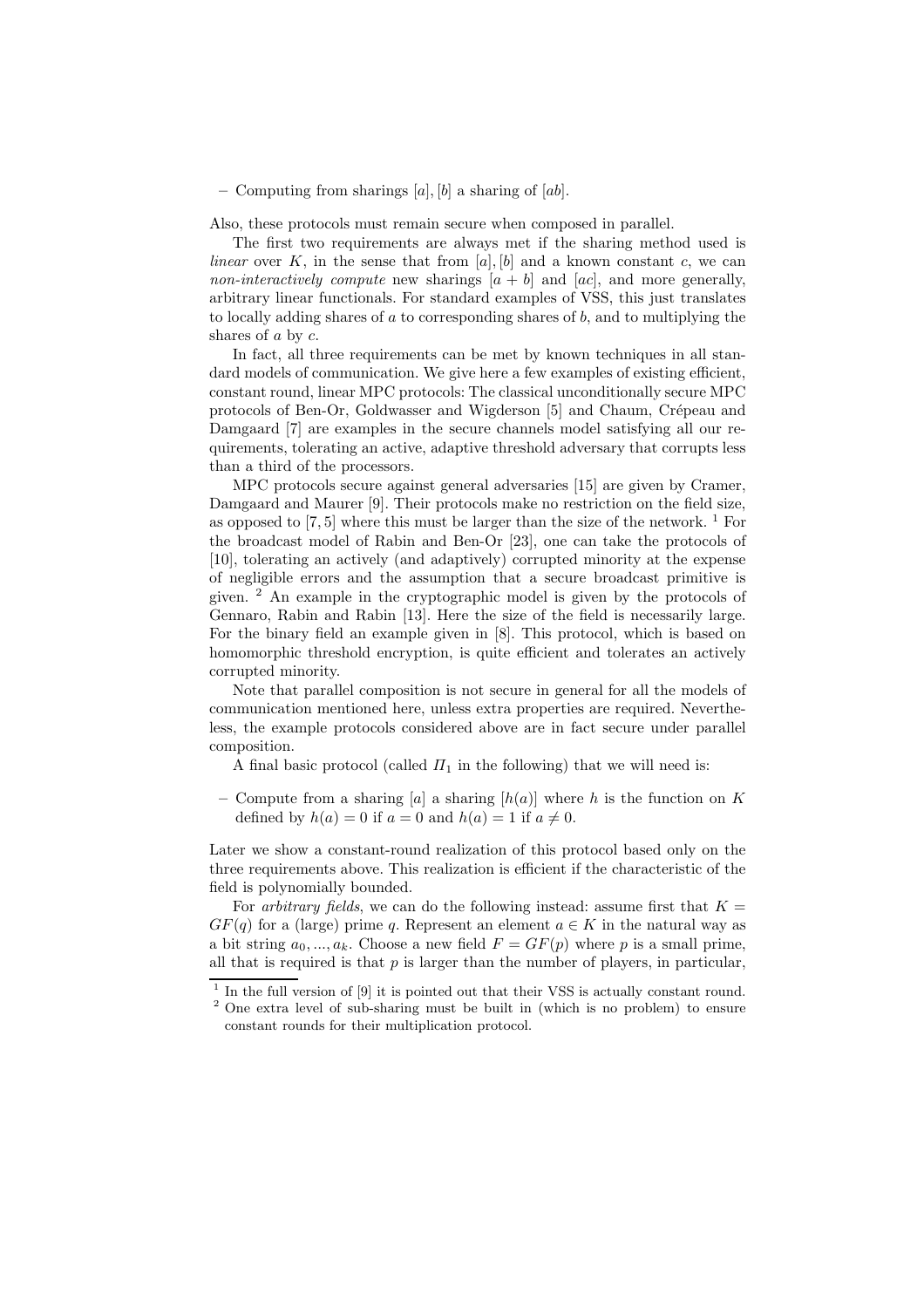p does not depend on the size of the input to the desired computation. Define  $[a] = [a_0]_F, ..., [a_k]_F$ , i.e., using any of the standard methods described above we share each bit in the representation of a over the field F.

We can now use the well-known fact that for a given, fixed  $q$ , there exist  $NC<sup>1</sup>$ Boolean circuits for elementary operations in  $GF(q)$  (and even for unbounded fan-in addition). This, together with the result from [1] and the fact that Boolean operations can be simulated in a natural way by arithmetic in  $F$  immediately implies existence of constant round protocols for this sharing method meeting the three requirements above. Moreover, computing the function  $h$  is now trivial since we only have to compute the OR of all bits of the input value.

Finally, we show in Section 4 how the basic protocols for a field  $K$  can be lifted to any extension field of K.

Since most of the known MPC protocols are linear, we explain our protocols under this assumption, since it leads to more efficient and easier to explain protocols. At the end of Section 4, we argue that our results also hold in the more general model described earlier.

### 4 Known Techniques Used

Let a secure linear MPC protocol for elementary arithmetic (i.e., multiplication and addition) over a finite field  $K$  be given, that is efficient and constant round. Write  $q = |K|$ . We frequently use the following constant-round techniques from Bar-Ilan and Beaver [1].

*Joint Secret Randomness* is a protocol to generate a sharing  $[\rho]$  where  $\rho \in K$ is random and secret. This is just by letting all players in the network share a random element, and taking the sum as the result. This extends in a natural way to random vectors and matrices. Secure Matrix Multiplication is a protocol that starts from sharings  $[A], [B]$  of matrices A and B, and generates a sharing  $[AB]$ of their product. This protocol works in the obvious way. We denote this secure computation by  $[AB] = [A] \cdot [B]$ . By our assumptions on the basic MPC, it follows that if any of these matrices, say  $A$ , is publicly known, secure multiplication can be performed non-interactively. and we write  $[AB] = A \cdot [B]$  instead.

Jointly Random Secret Invertible Elements and Matrices is a protocol that generates a sharing of a secret, random nonzero field element or an invertible matrix. The protocol securely generates two random elements (matrices), securely multiplies them, and reveals the result. If this is non-zero (invertible), one of the secret elements (matrices) is taken as the desired output of the protocol. The probability that a random matrix  $A \in K^{n,n}$  is invertible is than  $1/4$ ,<sup>3</sup> and is at least  $1 - n/q$ . In particular if n is negligible compared to q, almost all  $A \in K^{n,n}$  are invertible. This is easy to verify (see also the counting arguments in Section 6.1).

Secure Inversion of Field Elements and Matrices is a protocol that starts from a sharing of an invertible field element or matrix, and results in a sharing of its

<sup>&</sup>lt;sup>3</sup> For instance, by simple counting and induction it follows that this probability is at least  $1/4 + (1/2)^{n+1}$ . Also, there are better estimates known from the literature.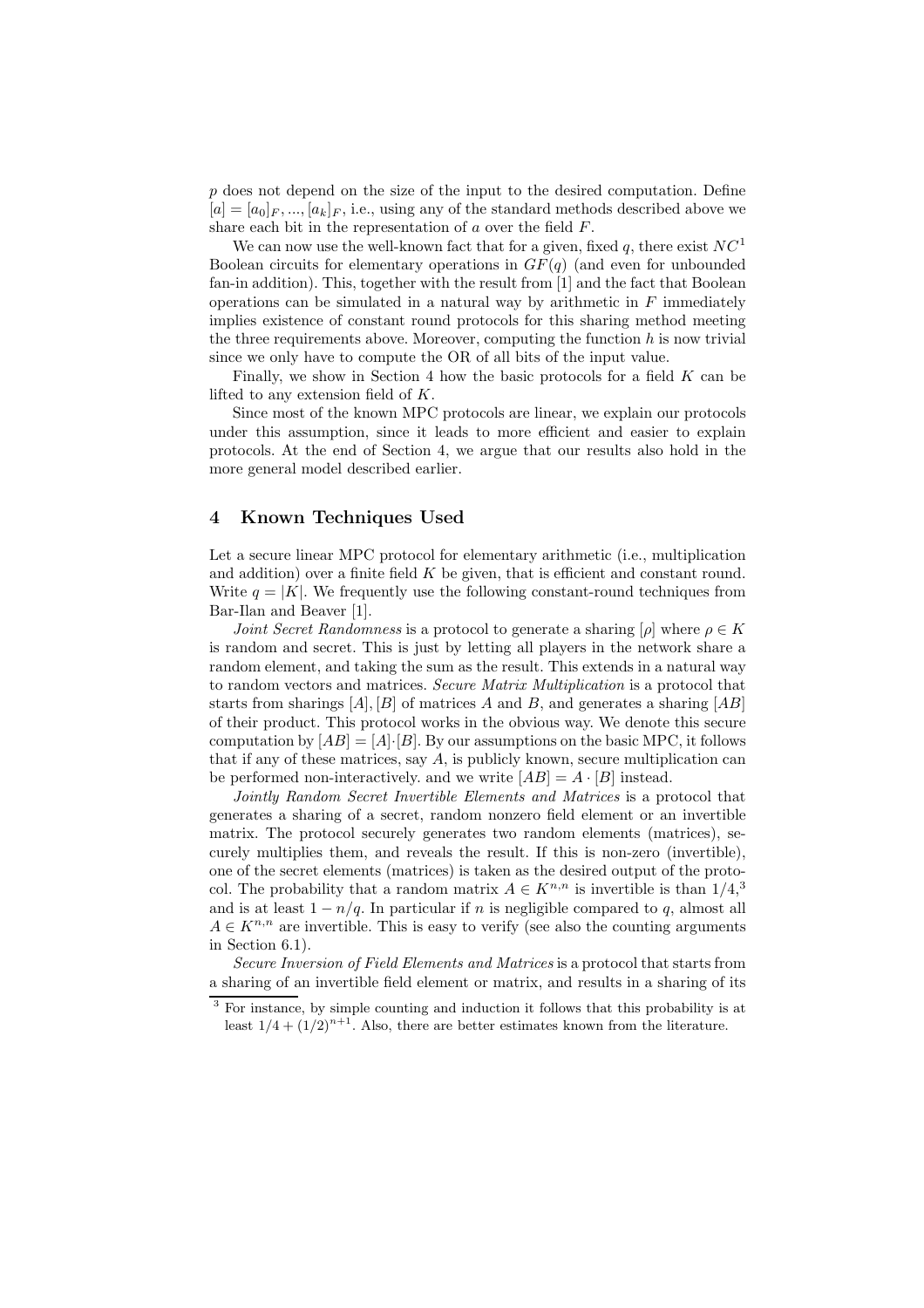inverse. We denote this secure computation by  $[x^{-1}] = [x]^{-1}$ , and  $[A^{-1}] = [A]^{-1}$ respectively. This protocol first generates  $[\rho]$  with  $\rho \in K$  random and non-zero, securely computes  $[\sigma] = [\rho] \cdot [x]$ , and finally reveals  $\sigma$ . The result  $[x^{-1}]$  is then non-interactively computed as  $\sigma^{-1} \cdot [\rho]$ . The same approach applies to the case of an invertible matrix.

Securely Solving Regular Systems is a protocol that starts from sharings of an invertible matrix and a vector, and generates a sharing of the unique preimage of that vector under the given invertible matrix. This protocol follows immediately from the above protocols.

Secure Unbounded Fan-In Multiplication is a protocol that produces a sharing of the product of an unbounded number n of shared field elements  $[x_i]$ . First consider the case where all elements  $[x_1], \ldots, [x_m]$  are invertible. The network generates sharings  $[\rho_1], \ldots, [\rho_m]$  of independently random non-zero values, and subsequently sharings of their multiplicative inverses. Next, they compute  $[\sigma_1] =$  $[x_1] \cdot [\rho_1]$ , and, for  $i = 2 \ldots m$ ,  $[\sigma_i] = [\rho_{i-1}^{-1}] \cdot [x_i] \cdot [\rho_i]$ . Finally, they publicly reconstruct  $\sigma_i$  for  $i = 1...m$ , compute the product of the  $\sigma_i$ 's, and multiply the result into the sharing of  $\rho_m^{-1}$  to get a sharing of the product of the  $x_i$ 's. See [3] for a more efficient solution. Using a result by Ben-Or and Cleve, the general case (i.e.,  $x_i$ 's may be equal to 0) is reduced to the previous case. The resulting protocol comes down to unbounded secure multiplication of certain invertible  $3 \times 3$ -matrices. The overhead is essentially a multiplicative factor n. See Section 6.4 for an alternative approach.

Note also that the MPC protocol over  $K$  is easily "lifted" to an extension field  $L$  of  $K$ , as we show below. If the original is efficient and constant round, then so is the lifted protocol.

L may be viewed as a K-vector space, and let  $b_0, \ldots, b_{d-1}$  be a fixed K-basis for L, where d is the degree of L over K. More precisely, let  $\alpha$  be a root of an irreducible polynomial  $f(X) \in K[X]$  of degree d. We set  $b_i = \alpha^i$  for  $i = 0 \dots d-1$ . Elements of  $L$  are represented by coordinate vectors with respect to this chosen basis. In particular, the vectors that are everywhere zero except possibly in the first coordinate correspond to the elements of  $K$ .

If  $[x_0]_K, \ldots, [x_{d-1}]_K$  are sharings, with the  $x_i$ 's in K, it is interpreted as  $[x]_L$ , where  $x = \sum_{i=0}^{d-1} x_i \cdot b_i \in L$ . Let  $[x]_L = ([x_0]_K, \ldots, [x_{d-1}]_K)$ ,  $[y]_L =$  $([y_0]_K, \ldots, [y_{d-1}]_K)$  be sharings of  $x, y \in L$ . Securely computing  $[x+y]_L = [x]_L +$  $[y]_L$  amounts to computing the sum of the vectors, which is be done by local operations. So we have the correspondence  $[x+y]_L \leftrightarrow ([x_0+y_0]_K, \ldots, [x_{d-1}+y_{d-1}]_K)$ .

Now consider multiplication. For  $i = 0, \ldots, d - 1$  let  $B_i$  be the matrix whose j-th column is the vector representation of the element  $e_i \cdot e_j \in L$ , and let  $B = B_0 || \dots || B_{d-1}$  (concatenation from left to right). Let  $\mathbf{x} \otimes \mathbf{y} \in K^{n^2}$  be the (column-) vector whose j-th "block" is  $x_j \cdot y_0, \ldots, x_j \cdot y_{d-1}$ . Then:  $x \cdot y =$  $\sum_{i,j=0}^{d-1} x_i \cdot y_j \cdot e_i \cdot e_j = \sum_{i=0}^{d-1} \lambda_i \cdot e_i$ , where  $B(\mathbf{x} \otimes \mathbf{y}) = (\lambda_0, \dots, \lambda_{d-1})^T \in K^d$ , and so we have the correspondence:  $[x \cdot y]_L \leftrightarrow [B(\mathbf{x} \otimes \mathbf{y})]_K$ .

Over K, it is straightforward for the network to first securely compute [ $\mathbf{x} \otimes$ ]  $y = [\mathbf{x}] \otimes [\mathbf{y}]$  efficiently in constant rounds. Since B is public, secure computation of  $[B(\mathbf{x} \otimes \mathbf{y})]_K$  is then by local operations only. Hence, secure multiplication in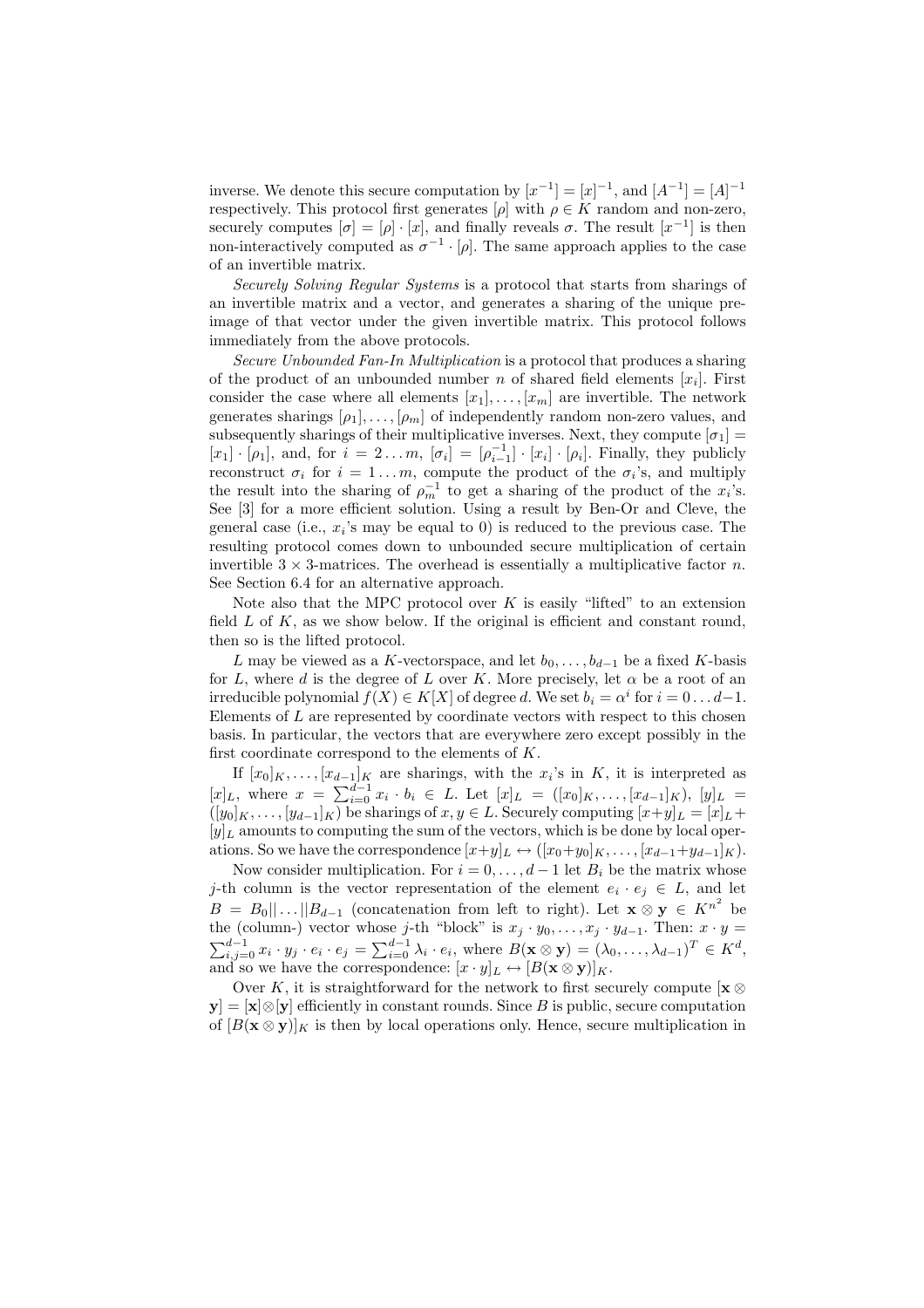the extension field can be carried out efficiently in constant rounds. Note that securely multiplying in a known constant is a special case, which is handled completely by local operations.

Finally, we note that if the linearity assumption on the MPC protocol is dropped, and instead we work with the model also described in Section 2, where more generally secure constant round protocols for generation of shared random element, addition and multiplication are assumed, the above sub-protocols still work. It is sufficient to argue that unbounded addition can be securely and efficiently performed in constant rounds.

Although this does not directly follow from the model, as is the case with linearity, it can be done in similar style as unbounded multiplication of non-zero field elements using the ideas of Bar-Ilan and Beaver. This is actually where the assumption on secure generation of a shared random value comes into play. It is easy to verify that all protocols to follow also work in this more general model.

### 5 Overview and Conventions

Throughout we assume efficient, constant round, secure linear MPC protocols over a finite field  $K$ . In the analysis we assume that the required properties are perfectly satisfied.

The linear algebraic problems of our interest are determinant, characteristic polynomial, rank, sub-space membership, random sampling and general linear systems. We first explain secure solutions with negligible error probabilities.

We will assume that  $K$  ("the field of interest") is "large enough", i.e.,  $n$ ("dimension" of the linear algebraic problems) is negligible compared to  $q = |K|$ . Without loss of generality we may use the lifting technique to achieve this.

In all cases, solutions of the original problems defined over K can be recovered from the solutions of the lifted problem.

In Section 9 we argue how to obtain zero-error modifications of our protocols.

### 6 Secure MPC of Determinant

Let [A] be a sharing, where  $A \in K^{n,n}$ . The goal of the network is to securely compute a sharing  $[\det(A)]$ , where  $\det(A)$  is the determinant of A, efficiently in constant rounds.

Secure computation via the standard definition of determinant is inefficient, and a secure version of Gaussian elimination for instance, seems inherently sequential. After we give our efficient and constant round solution, we discuss some less efficient alternatives based on combinations of known techniques.

### 6.1 The Case of Invertible Matrices

We start by solving the problem under the assumption that the shared matrix A is promised to be invertible and that there exists an efficient constant round protocol  $\Pi_0$  allowing the network to securely generate a pair ([R], [det(R)]) where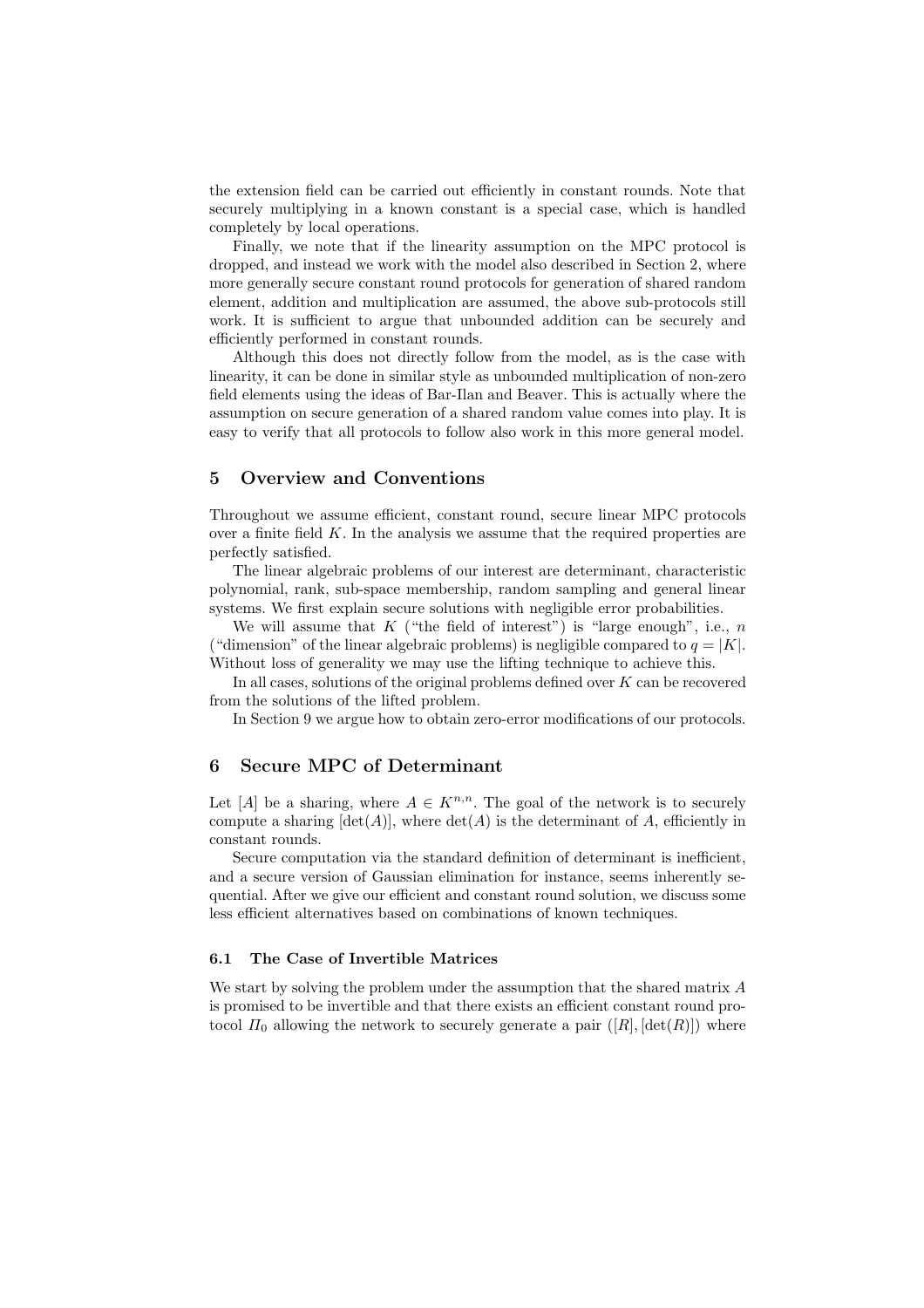$R \in K^{n,n}$  is an (almost) random invertible matrix and  $\det(R)$  is its determinant. Note that we do not require that the network can securely compute the determinant of a random invertible matrix; we merely require that  $\Pi_0$  securely constructs a sharing of a random invertible matrix together with its determinant.

In the following, let  $GL_n(K) \subset K^{n,n}$  denote the group of invertible matrices. Let [A] be a sharing, with  $A \in GL_n(K)$ .

- 1. Under the assumption that protocol  $\Pi_0$  is given, the network securely generates ([R], [d]), where  $R \in GL_n(K)$  is random and  $d = \det(R)$ .
- 2. By the method of Bar-Ilan and Beaver for secure inversion, the network securely computes  $[d^{-1}] = [d]^{-1}$ .
- 3. The network securely computes  $[S] = [R] \cdot [A]$ , and *reveals* S.
- 4. All compute  $e = \det(S)$ , and by local operations they securely compute  $[det(A)] = e \cdot [d^{-1}].$

Note that  $(S, e)$  gives no information on A. Also note that the protocol is not private if A is not invertible, since  $e = 0$  exactly when that is the case. A realization for Protocol  $\Pi_0$  is shown below.

**Realization of Protocol**  $\Pi_0$  We show an efficient, constant round protocol for securely generating pairs  $([R], [d])$ , where  $R \in GL_n(K)$  is random and  $d =$  $\det(R)$ . It achieves perfect correctness. The distribution of  $(R, d)$  has a negligible bias.

Our solution is based on the idea of securely multiplying random matrices of a special form, and requires that  $n$  is negligible compared to  $q$ . The protocol goes as follows.

1. The network securely generates the pair of shared vectors  $[\mathbf{x}_L], [\mathbf{x}_U],$  where  $\mathbf{x}_L, \mathbf{x}_U \in K^n$  both consist of random non-zero entries, and securely computes  $[d] = (\prod_{i=1}^{n} [x_L(i)]) \cdot (\prod_{i=1}^{n} [x_U(i)]).$ 

This is done using the methods of Bar-Ilan and Beaver for secure unbounded fan-in multiplication of non-zero values.

2. The network securely generates  $n^2 - n$  elements  $[r_i]$ , where the  $r_i \in K$  are random.

Next, the network defines [L] such that  $L \in K^{n,n}$  has  $\mathbf{x}_L$  on its diagonal, while the elements below the diagonal are formed by the first  $\frac{1}{2}(n^2 - n)$  of the  $[r_i]$ 's. The elements above the diagonal are set to 0.

Similarly for the matrix [U], but with  $\mathbf{x}_U$  on its diagonal, and the remaining  $[r_i]$ 's placed above the diagonal. The elements below the diagonal are set to 0.

Finally, the network securely computes  $[R] = [L] \cdot [U]$ , Note that  $\det(R) =$  $d \neq 0$ . The result of the protocol is set to  $([R], [d])$ .

Correctness is clear. We now discuss privacy. Define  $\mathcal{L}, \mathcal{U}$  as the sub-groups of  $GL_n(K)$  consisting of the invertible lower- and upper-triangular matrices, i.e., the matrices with non-zero diagonal elements, and zeroes above (resp. below) the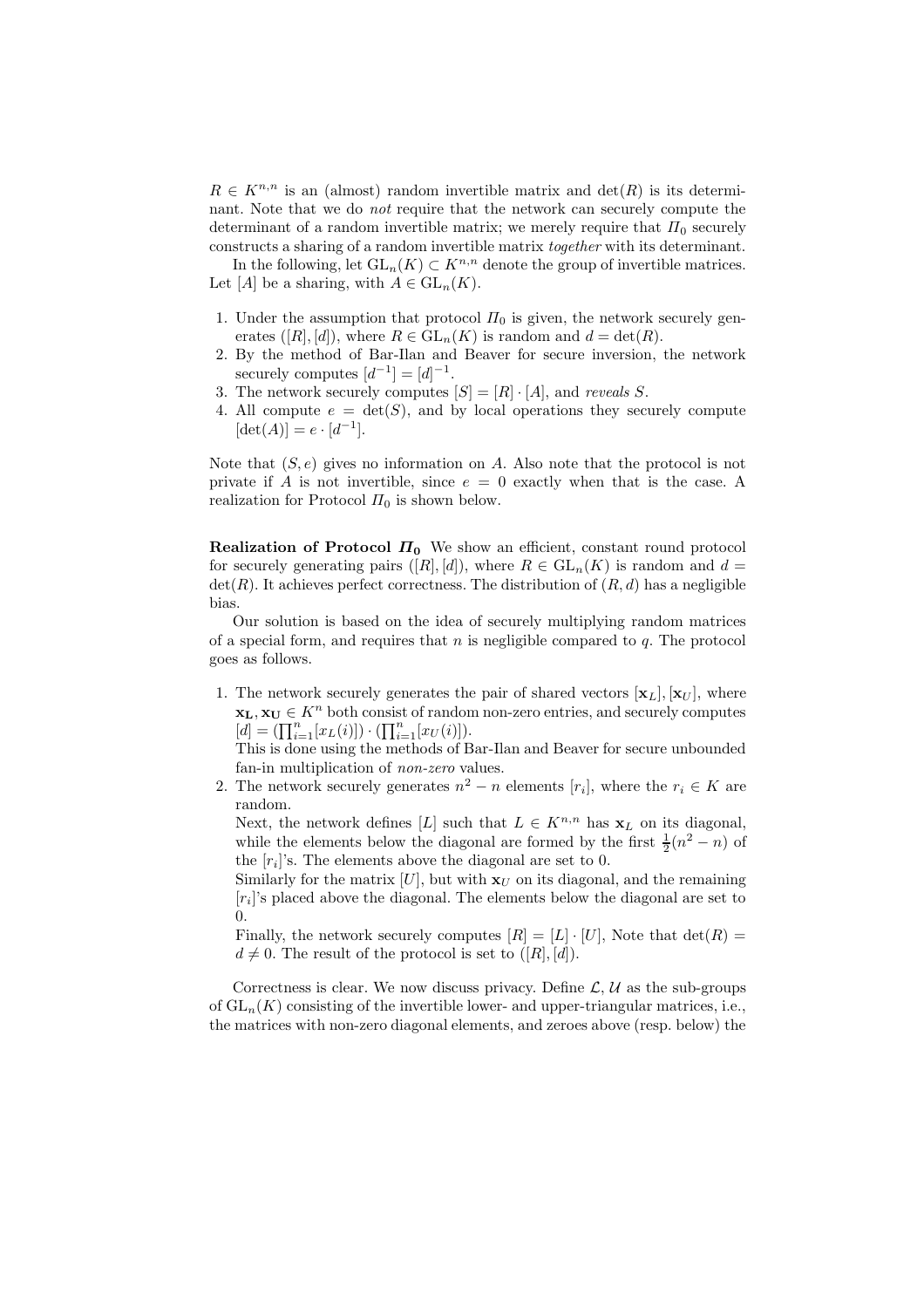diagonal. For  $n > 1$  these groups are non-abelian. Let  $D$  denote the invertible diagonal matrices, i.e., the matrices with non-zero diagonal elements and zeroes elsewhere. We have  $\mathcal{L} \cap \mathcal{U} = \mathcal{D}, |\mathcal{L}| = |\mathcal{U}| = q^{\frac{n^2-n}{2}}(q-1)^n, |\mathcal{D}| = (q-1)^n.$ 

Define the map  $h : \mathcal{L} \times \mathcal{U} \longrightarrow GL_n(K), (L, U) \mapsto LU$ , and write  $\mathcal{R} = h(\mathcal{L} \times \mathcal{U})$ for the range of  $h$ , i.e.,  $R$  consists of all invertible matrices that can be written as the product of a lower- and an upper-triangular matrix.

For each  $R \in \mathcal{R}$ , it holds that  $|h^{-1}(R)| = |\mathcal{D}|$ . Using the fact that  $\mathcal{L}, \mathcal{U}$  and D are groups and that  $\mathcal{L} \cap \mathcal{U} = \mathcal{D}$ , this claim is easily proved as follows. Let  $R = LU$ , and let  $D \in \mathcal{D}$ . Then  $LD^{-1} \in \mathcal{L}$  and  $DU \in \mathcal{U}$ , and  $R = (LD^{-1})(DU)$ . This shows that R has at least  $|\mathcal{D}|$  pre-images under h. On the other hand, if  $R = L_0 U_0 = L_1 U_1$ , then  $L_1^{-1} L_0 = U_1 U_0^{-1}$ . Since  $L_1^{-1} L_0 \in \mathcal{L}$  and  $U_1 U_0^{-1} \in \mathcal{U}$ , both are equal to D for some  $D \in \mathcal{D}$ , and so we can write  $L_1 = L_0 D^{-1}$  and  $U_1 = D U_0.$ 

As a consequence,  $|\mathcal{R}| = \frac{|\mathcal{L}| \cdot |\mathcal{U}|}{|\mathcal{D}|}$  $\frac{|\mathcal{R}|}{|\mathcal{D}|}$ . Thus we have  $\frac{|\mathcal{R}|}{|K^{n,n}|} = (1 - \frac{1}{q})^n$ , and hence,  $\frac{|\mathcal{R}|}{|\mathrm{GL}_n(K)|} > (1 - \frac{1}{q})^n \geq 1 - \frac{n}{q}.$ 

These facts imply that if  $(L, U)$  is chosen uniformly at random from  $\mathcal{L} \times \mathcal{U}$ , then  $R = LU$  is distributed uniformly in  $\mathcal{R}$ , which is almost all of the invertible matrices when  $n$  is negligible compared to  $q$ .<sup>4</sup>

We note that it is possible to devise an alternative for protocol  $\Pi_0$ , where each player in the network shares a random invertible matrix and a value he claims is the determinant. Invertibility is proved using Bar-Ilan and Beaver's techniques. Using cut-and-choose techniques it can be established that this value is indeed the determinant. The desired output is obtained by taking products. However, this method introduces correctness errors, and is less efficient compared to the above solution.

### 6.2 The General Case of Determinant

If  $A \in K^{n,n}$  is no longer guaranteed to be invertible the situation becomes slightly more involved. Although the protocol would still compute the determinant correctly, security is not provided if the matrix is singular: by inspection of the previous protocol, the publicly available value  $e$  is equal to 0 exactly when A is singular. Moreover, any blinding technique in which a product of A with randomizing matrices is revealed, provides a lower-bound on A's rank. <sup>5</sup>

We now propose our solution for secure computation of determinant. Let [A] be a sharing, where  $A \in K^{n,n}$  is an arbitrary matrix. The purpose of the network is to securely compute a sharing  $[\det(A)]$  efficiently in constant rounds.

 $^4\,$  We note that all invertible matrices can be brought into  $``LUP"$  form, where  $L$  and  $U$ are invertible matrices in lower-, resp. upper-triangular form, and  $P$  is a permutation matrix. However, choosing each of these at random,  $LUP$  does not have the uniform distribution on  $GL_n(K)$ . Moreover, securely computing the sign of the permutation would pose a separate problem at this point.

<sup>5</sup> The rank of the product of matrices is at most equal to the smallest rank among them.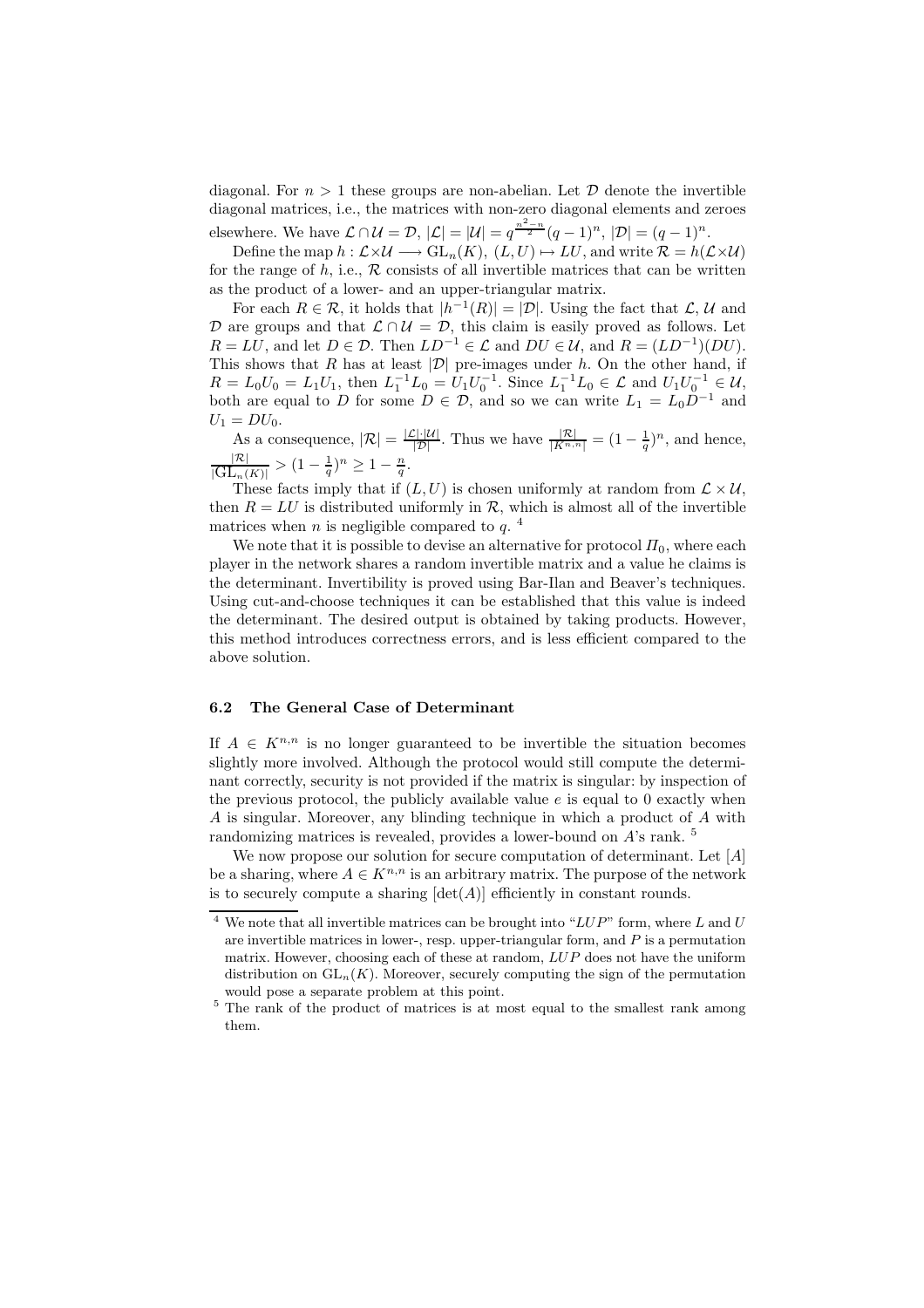Let  $f_A(X) = \det(X \cdot I_n - A) \in K[X]$  denote the characteristic polynomial of A, where  $I_n$  denotes the  $n \times n$  identity matrix. Then  $f_A(0) = (-1)^n \cdot \det(A)$ and deg  $f = n$ . By Lagrange Interpolation, for distinct  $z_0, \ldots, z_n \in K$ , there are  $l_0, \ldots, l_n \in K$ , only depending on the  $z_i$ 's, such that  $\det(A) = (-1)^n \cdot f_A(0) =$  $(-1)^n \cdot \sum_{i=0}^n l_i \cdot f_A(z_i) = (-1)^n \cdot \sum_{i=0}^n l_i \cdot \det(z_i I_n - A).$ 

Now, for  $z \in K$ , it holds that  $zI_n - A \in GL_n(K)$  if and only if  $f_A(z) \neq 0$ , i.e., z is not an eigenvalue of A.

Since A has at most n eigenvalues, the matrix  $zI_n - A$  is invertible when z is randomly and independently chosen, except with probability at most  $1/q$ .

This enables a reduction of the problem of securely computing  $[\det(A)]$  to that of secure computation of the determinant of a number of invertible matrices, which now we know how to do, and proceed as before.

- 1. In parallel, the network securely generates  $[z_0], \ldots, [z_n]$ , where the  $z_i$  are randomly distributed in  $K$ . They reveal the  $z_i$ 's. Except with negligible probability, the  $z_i$ 's are distinct (which can be checked of course) and all matrices  $z_iI_n - A$  are invertible. For  $i = 0, \ldots, n$ , the network securely computes by local computations  $[z_iI_n - A] = z_iI_n - [A]$
- 2. Using our protocol for securely computing the determinant of an invertible matrix, they securely compute in parallel  $[\det(z_0I_n-A)], \ldots, [\det(z_nI_n-A)].$
- 3. Finally, the network securely computes  $[\det(A)] = (-1)^n \sum_{i=0}^n l_i \cdot [\det(z_i I_n (A)$ , where the  $l_i$ 's are the interpolation coefficients.

Note that if some  $z_i$  happens to be an eigenvalue of A, this becomes publicly known, since the sub-protocol for securely computing the determinant of an invertible matrix noticeably fails in case it is not invertible. On the other hand, it also means that if  $z_i$  is *not* an eigenvalue of  $A$ , this also becomes known, and the adversary can rule out all matrices  $A'$  of which  $z_i$  is an eigenvalue.

However, it is only with negligible probability that the adversary learns an eigenvalue. The actual probability depends on A, but this poses no privacy problems since it is negligible anyway.

Also, the adversary could predict with almost complete certainty in advance that  $z_i$  is not an eigenvalue. Hence we have almost perfect privacy, and perfect correctness.

### 6.3 Secure MPC of Characteristic Polynomial

Let  $M \in K^{n+1,n+1}$  be the Vandermonde matrix whose *i*-th row is  $(1, z_i, \ldots, z_i^n)$ , and write  $\bf{y}$  and  $\bf{f}$  for the (column) vectors whose *i*-th coordinates are equal to  $y_i$  and to the coefficient of  $X^i$  in  $f_A(X)$ , respectively. Then  $f = M^{-1}y$ .

The protocol above not only securely computes the determinant  $[\det(A)],$ but in fact the coefficient vector f of the characteristic polynomial, if we replace the last step by  $[\mathbf{f}] = M^{-1} \cdot ([\det(z_0 I_n - A)], \dots, [\det(z_n I_n - A)])^T$ . Note that we might as well omit computation of the leading coefficient of  $f_A(X)$  since it is equal to 1 anyway.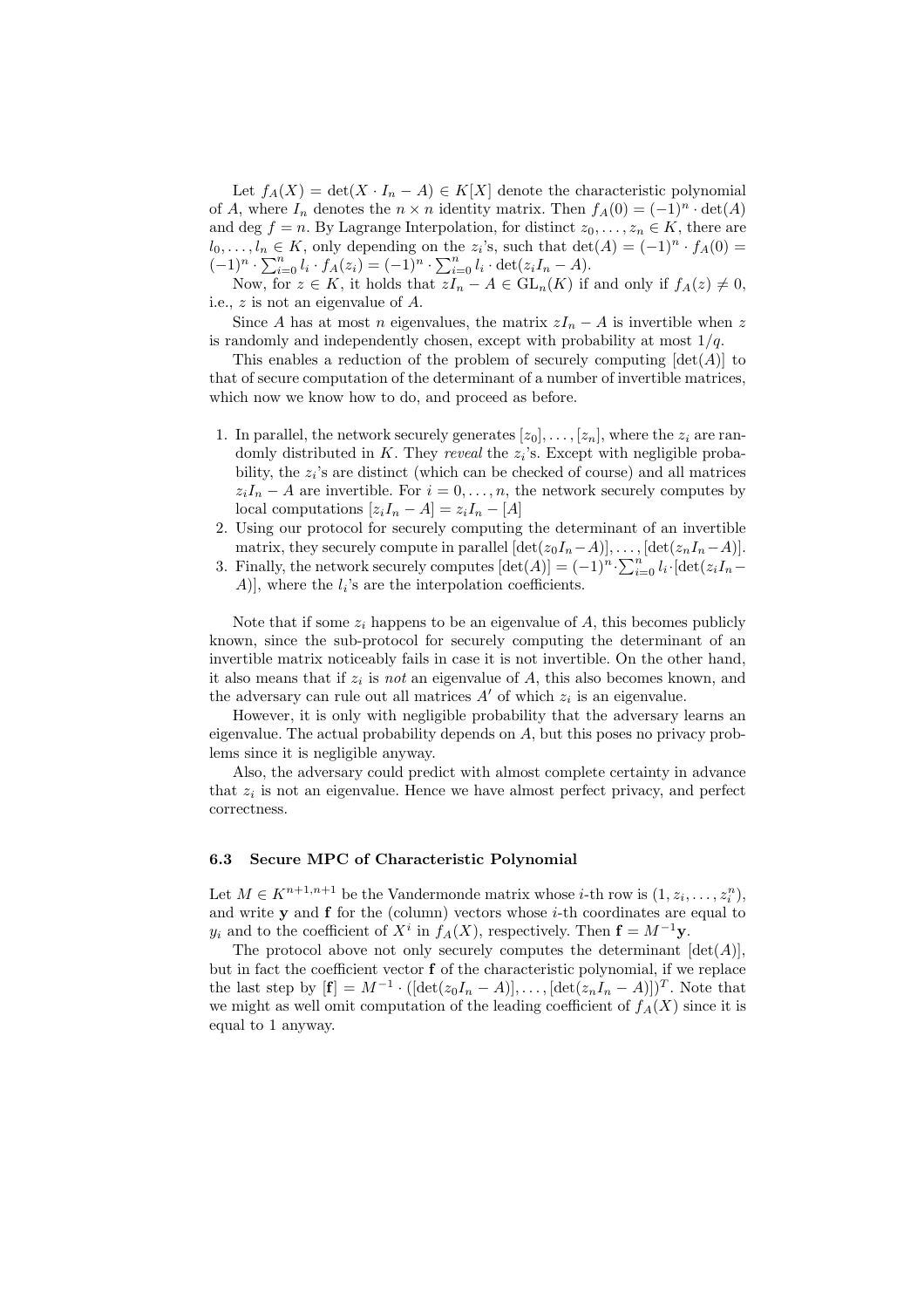#### 6.4 Alternative Protocol For Unbounded Multiplication

As an aside, we note that a similar reduction via interpolation yields an alternative protocol for unbounded multiplication. Namely, consider  $[a_1], \ldots, [a_n]$ with the  $a_i$ 's in K, and define  $f(X) = \prod_{i=1}^n (X - a_i)$ . By applying interpolation through random points on  $f(X)$ , we get a similar reduction to the much simpler case of unbounded multiplication of non-zero field elements. Zero-error can be obtained by a method described in Section 9.

#### 6.5 Other Approaches

We discuss some interesting but less efficient alternatives based on combinations of known results, in particular from Parallel Computing.

First we consider a combination of techniques due to Mahajan and Vinay [21], Ishai and Kushilevitz  $[16, 17]$ , and Beimel and Gál  $[4]$ .

For our purposes, an Arithmetic Program (AP) [4] is a weighted directed acyclic graph with two distinguished vertices  $s, t$ . Each edge is labelled by a variable that can take on a value in a finite field  $K$ . The function computed by an AP is defined by taking a path from  $s$  to  $t$ , multiplying the weights, and summing up over all such paths to finally obtain the function value. The computations take place in the finite field  $K$ . By elementary algebraic graph theory, the function value shows up as the  $(s, t)$ -entry in the matrix  $(I - H)^{-1}$ , where  $H$  is the adjacency matrix of the weighted graph. Ishai and Kushilevitz [16, 17] nicely exploit this fact in their construction of representations of functions in terms of certain degree-3 randomized polynomials obtained from branching programs.

The result of [21] in particular says that there is an AP with roughly  $n^3$ vertices for computing determinant. The weights are entries from the matrix of interest, where the correspondence does not depend on the actual matrix.

Therefore, determinant can in principle be securely computed using a single secure matrix inversion. Unfortunately, this matrix has dimension greater than  $n<sup>3</sup>$ . Bar-Ilan and Beaver's inversion applied to the matrix  $I - H$ , essentially requires secure multiplication of two  $n^3 \times n^3$  matrices. Methods for securely computing a sharing of just the  $(s, t)$ -entry of  $(I - H)^{-1}$  rather than the whole matrix (via a classical identity relating inverse with determinants) seem to require secure computations of determinant in the first place.

Another approach can be based on Leverier's Lemma (see e.g. [20]), which retrieves the coefficients of the characteristic polynomial by inverting a certain lower-triangular matrix, where each entry below the diagonal is the trace of a power of the matrix of interest. This lemma is obtained by combining Newton's identities with the fact that these traces correspond to sums of powers of the characteristic roots.

If  $K = p$ , with p a prime greater that the dimension n of the matrix, it is possible to devise a secure protocol for characteristic polynomial whose complexity is dominated by securely computing all  $i$ -th powers of the matrix, for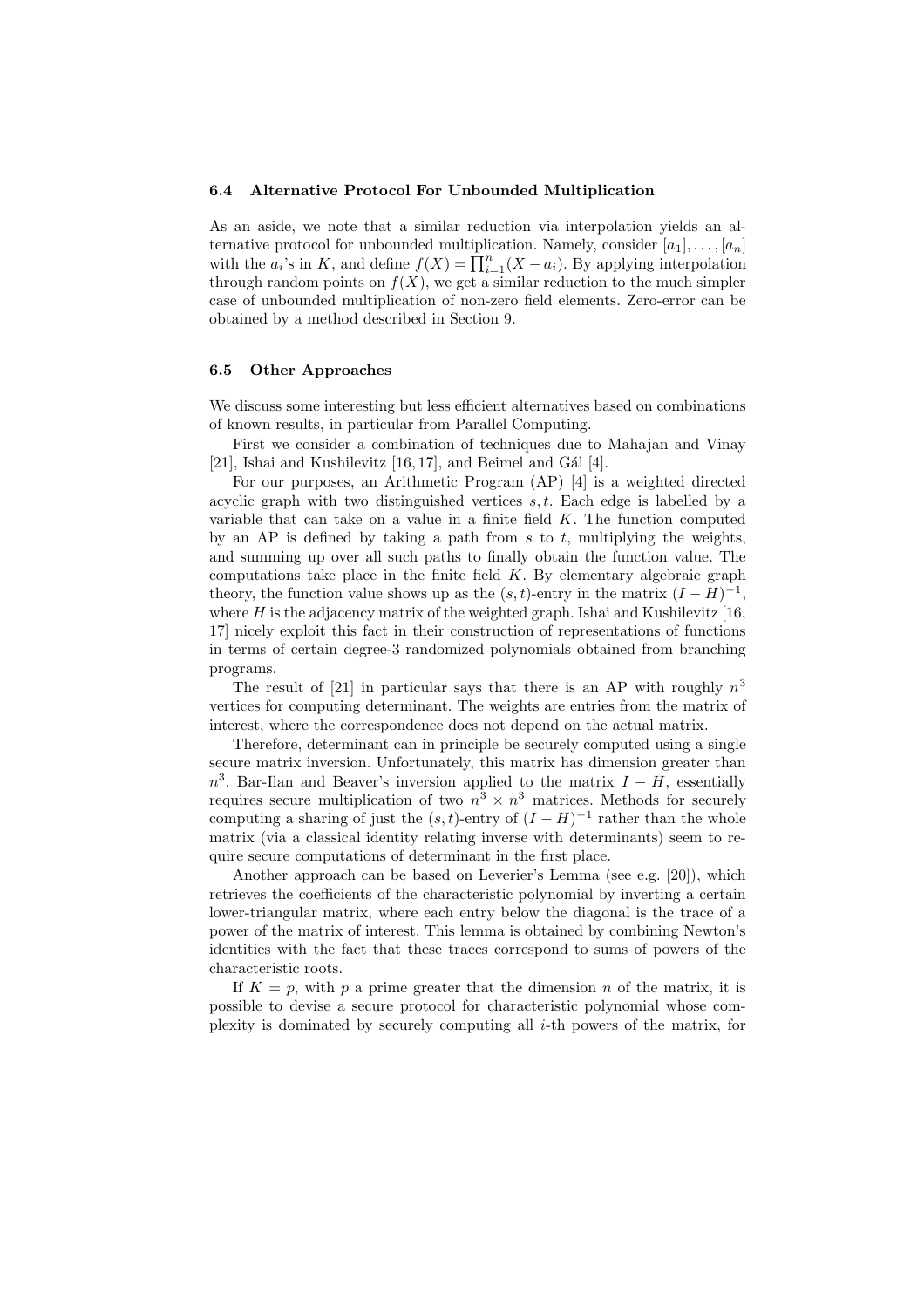$i = 1...n$ . These terms can be computed separately using techniques of Bar-Ilan and Beaver, or by using the observation that obtaining the  $n$  powers of an  $n \times n$ -matrix is no harder than inverting an  $n^2 \times n^2$ -matrix (see e.g. [20] for more details).

Note that our solution for large fields essentially just requires secure multiplication of two  $n \times n$ -matrices (due to Bar-Ilan and Beaver's matrix inversion) if the matrix is promised to be invertible, and  $n$  times that amount in the general case.

# 7 Secure MPC of Rank

The purpose of the network is to securely compute the rank of a matrix A efficiently in constant rounds. An important feature of our solution is that the network in fact securely computes a sharing  $[\mathbf{r}]$ , where  $\mathbf{r} \in K^n$  encodes the rank of A in unary. This means that, when viewed as a column vector, all non-zero entries of  $r$  are all equal to 1 and occur in the bottom  $r$  positions. Rank encoded this way facilitates an easy way to securely compare the ranks of given matrices, as we show in an application to the subspace membership problem later on.

We note that Ishai and Kushilevitz [16, 17] have proposed an elegant and efficient protocol for secure computation of rank. Their protocol produces a random shared matrix with the same rank as the shared input matrix. This particular way of encoding rank, however, seems to limit applicability in a scenario of ongoing secure multi-party computations.

In some special cases, such as when a square matrix  $A$  is in triangular form, its rank r(A) can be read off its characteristic polynomial  $f_A(X)$ , as  $n-t$ , where  $X<sup>t</sup>$  is largest such that it divides  $f_A(X)$ , and n is its degree. This is not always the case.

Mulmuley [22] proved the following result. Let  $S \in K^{m,m}$  be symmetric. Let Y be an indeterminate, and define the diagonal matrix  $D = (d_{ii}) \in K[Y]^{m,m}$ with  $d_{ii} = Y^{i-1}$ . Let  $f_{DS}(X) \in K[X, Y]$  denote the characteristic polynomial of  $DS \in K[Y]^{m,m}$ . Then  $r(S) = m-t$  where t is maximal such that  $X<sup>t</sup>$  divides the characteristic polynomial  $f_{DS}(X) \in K[X, Y]$  of DS. In other words,  $f_{DS}(X) =$  $X^{m-\Gamma(S)}$  ·  $\sum_{i=0}^{\Gamma(S)} f_i(Y)X^i$ , where  $f_0(Y) \neq 0$  and  $f_{\Gamma(S)}(Y) = (-1)^m$ .

If S is not symmetric, it can be replaced by the symmetric matrix  $S^*$ , which has  $S<sup>T</sup>$  in its lower-left corner and S in its upper-right corner, while the rest is set to 0. Both dimension and rank of  $S^*$  are twice that of  $S$ .

We exploit this result as follows. Let [A] be a sharing with  $A \in K^{n,n}$ . <sup>6</sup>.

The network first constructs a sharing  $[A^*]$  of the symmetric matrix  $A^* \in$  $K^{2n,2n}$ , which is done locally in a trivial manner. Next, they securely generate [y<sub>0</sub>] with y<sub>0</sub> random in K, and reveal it. Define  $D_0 \in K^{2n,2n}$  as the matrix D from above, with the substitution  $Y = y_0$ .

<sup>&</sup>lt;sup>6</sup> Note that if A is not square, say  $A \in K^{n,m}$ , then we can easily extend A to a square matrix whose rank is the same, by appending all-zero rows or columns. This leads to an  $s \times s$ -matrix where  $s = \max(n, m)$ .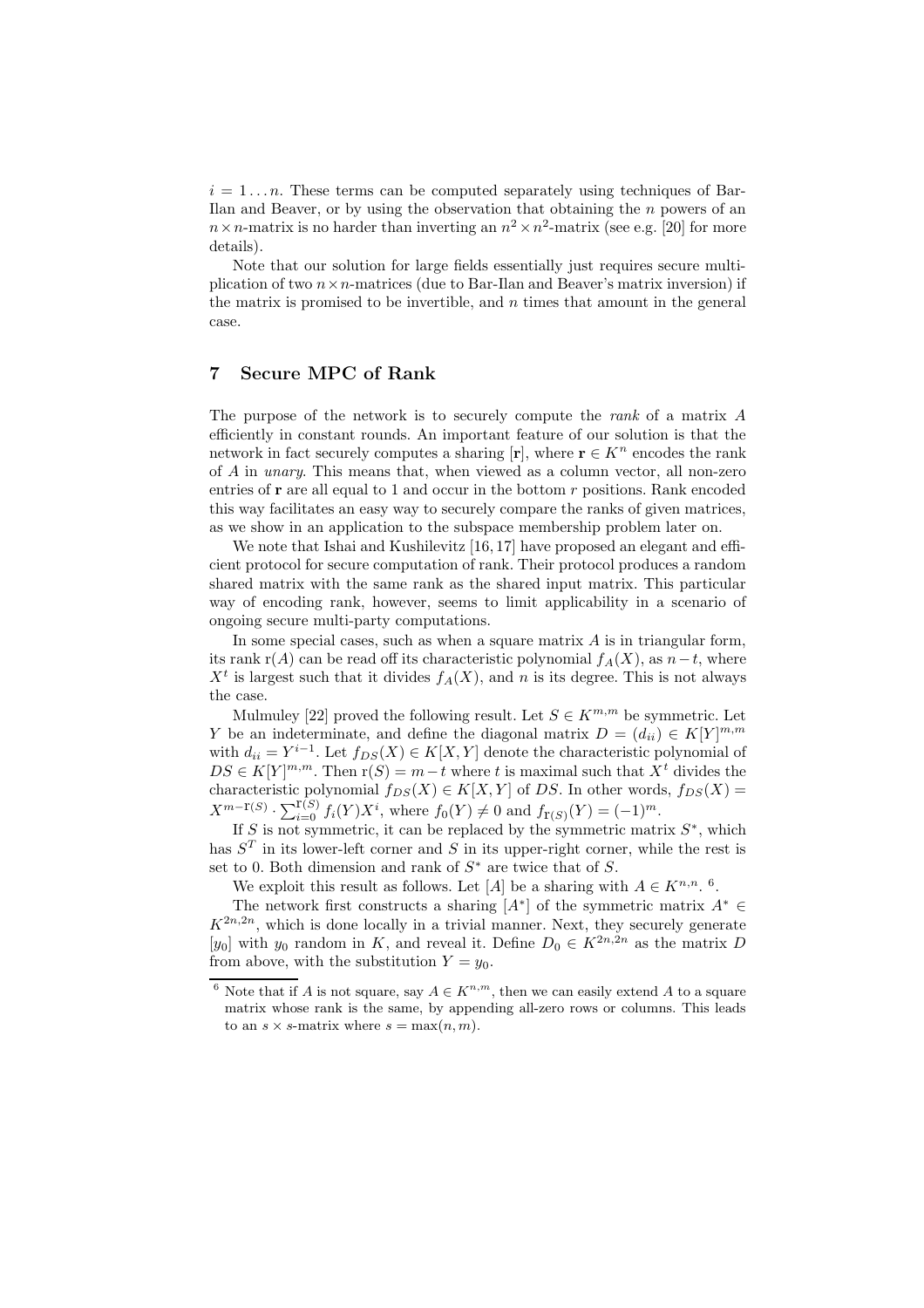If  $f_0(y_0) \neq 0$ , then  $2 \cdot r(A) = 2n - t$ , with  $X<sup>t</sup>$  largest such that it divides the characteristic polynomial  $f_{D_0A^*}(X) \in K[X]$  of the matrix  $D_0A^*$ . Since the degree of  $f_0(Y)$  is at most  $n(2n-1)$  (as follows from simple inspection),  $f_0(y_0) \neq$ 0, except with probability  $n(2n-1)/q$ .

The next step for the network is to securely compute  $f_{D_0A^*}(X)$ . To this end, they publicly compute  $D_0$  from  $y_0$ , and finally by local computations  $[D_0 A^*] =$  $D_0[A^*]$ . Using our Characteristic Polynomial Protocol they securely compute a sharing of the coefficient vector of the polynomial.

Viewing this as a column vector whose *i*-th entry is the coefficient of  $X^i$  in the polynomial,  $i = 0...2n - 1$ , and neglecting the coefficient of  $X^{2n}$ , it has its top t entries equal to zero, while the  $t + 1$ -st is non-zero. By discarding "every second" entry we obtain a vector  $f \in K<sup>n</sup>$  whose top  $n-r$  entries are zero, while its  $n - r + 1$ -st entry is non-zero, where  $r = r(A)$ .

DEFINITION 1 Let  $\mathbf{r} \in K^n$  be a column-vector, and let  $0 \le r \le n$  be an integer. We say that  $\bf{r}$  is an almost-unary encoding of  $\bf{r}$  if its bottom  $\bf{r}$  entries are nonzero, while it has zeroes elsewhere. If the non-zero entries are all equal to 1, we say that  $\mathbf r$  is a unary encoding of  $r$ .

If  $H \in K^{n,n}$  is a random lower-triangular matrix, then H**f** has its top  $n - r$ entries equal to 0, while its bottom  $r$  entries are randomly and independently distributed in K. Hence, except with probability at most  $r/q \leq n/q$ , Hf is a random almost-unary encoding of  $A$ 's rank  $r$ . The actual probability depends on the rank, but it is negligible anyway.

The network now simply securely generates a sharing  $[H]$  of a random lowertriangular, reveals it, and non-interactively computes the almost-unary encoding of A's rank as  $[HF] = H[f]$ .

A unary encoding  $[r]$  of A's rank r can be securely computed from [Hf] by applying the protocol  $\Pi_1$  mentioned earlier. This protocol starts from a sharing [x] with  $x \in K$ , and securely computes  $[h(x)]$  in constant rounds, where  $h(x) = 1$ if  $x \neq 0$  and  $h(x) = 0$  if  $x = 0$ . <sup>7</sup>

Applying protocol  $\Pi_1$  in parallel to each of the entries of the almost-unary encoding Hf, we get the desired result. We show one realization of such a protocol below. A less efficient, but more general method was shown in Section 3.

#### 7.1 Protocol  $\Pi_1$  Based On Secure Exponentiation

We assume that the field K has "small" characteristic  $p$ , and that the MPC protocol over  $K$  run by the network can be viewed as a lifting from protocols over  $GF(p)$  to K.

Let [x] with  $x \in K$  be a sharing. Note that  $h(x) = x^{q-1}$ , where  $q = |K|$ .

The first idea that comes to mind is to securely perform repeated squaring. This requires  $O(\log q)$  rounds of communication however. Applying the constant round protocol of Bar-Ilan and Beaver for unbounded fan-in secure multiplication

<sup>&</sup>lt;sup>7</sup> As an aside, note that  $h(x)$  is the rank of the  $1 \times 1$ -matrix x.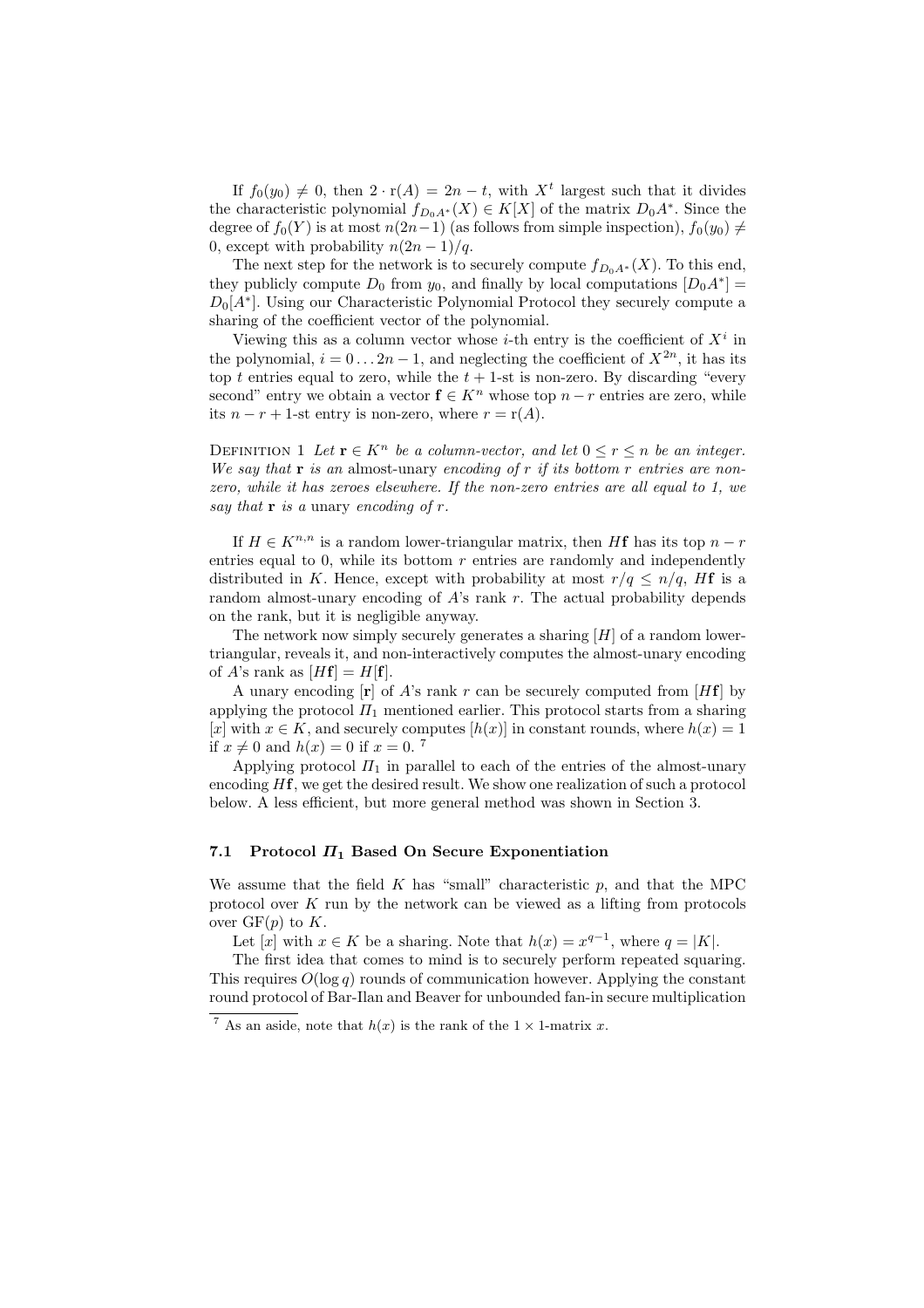to our problem is no option either, since in this case the communication overhead will be polynomial in q instead of  $log q$ .

Another idea is to apply Bar-Ilan and Beaver's protocol for secure inversion. Namely, the network would securely compute [y], where  $y = x^{-1}$  if  $x \neq 0$  and  $y = 0$  if  $x = 0$ , and finally compute  $[h(x)] = [x] \cdot [y]$ . Unfortunately, the network would learn that  $x = 0$  in the first step, as can be seen by inspection of the Bar-Ilan and Beaver method. Hence, the security requirements are contradicted. We note that the function  $h$  defined above is closely related to the Normalization Function defined in [1], which tells whether two elements are equal or not. They show how this function (and hence  $h$  as well) can be securely computed in constant rounds if the field K is small.

We need an alternative approach which works for exponentially large fields. Our solution comes at the expense of assuming small characteristic. Write d for the degree of K over GF(p). So  $q = p^d = |K|$ . Let  $1 \leq s \leq q-1$  be a given, public integer, and let [x] with  $x \in K$  be a sharing. This is how they can securely compute  $[x]^s$ , efficiently in constant rounds. Setting  $s = q - 1$ , we get the desired protocol  $\Pi_1$ .

Taking p-th powers in K is a field automorphism of K that leaves  $GF(p)$ fixed. In particular this means that this map can be viewed as an automorphism of K as a  $GF(p)$ -vectorspace. Let  $B \in GL_d(GF(p))$  denote the (public) matrix representing this map, with respect to the chosen basis. Then for  $i \geq 1$ , the matrix  $B^i \in GL_d(\mathbb{GF}(p))$  represents taking  $p^i$ -th powers.

For  $i = 0...d - 1$ , write  $z_i = x^{p^i}$ . Let  $s = \sum_{i=0}^{d-1} s_i p^i$  be the *p*-ary representation of s. Then we have  $x^s = x^{\sum_{i=0}^{d-1} s_i p^i} = \prod_{i=0}^{d-1} (x^{p^i})^{s_i} = \prod_{i=0}^{d-1} z_i^{s_i}$ . If  $(x_0, \ldots, x_{d-1}) \in \mathrm{GF}(p)^d$  is the vector representation of x, then the vector representation of  $z_i$  is  $B^i(x_0,\ldots,x_{d-1})^T$ . Since  $B^i$  is public and since the vector representation of  $x$  are available as sharings, the network can securely compute the vector representation of  $[z_i]$  by local computations. Next, the network securely computes the  $s_i$ -th powers of the  $z_i$ , running Bar-Ilan's and Beaver's unbounded fan-in secure multiplication protocols in parallel. Each of these steps costs  $O(p^2)$  secure multiplications, so the total number is  $O(\log q \cdot p^2)$ . But since p is "small" (for instance, constant or polynomial in  $log q$ )) this is efficient. The protocol is finalized by securely multiplying the  $d = O(\log q)$  results together using the same technique.

#### 7.2 Application to Sub-Space Membership Decisions

Using our Rank Protocol, the network can securely compute a shared decision bit [b] from [A] and [y], where  $b = 1$  if the linear system  $A\mathbf{x} = \mathbf{y}$  is solvable and  $b = 0$  otherwise.

Defining  $A_{\mathbf{v}}$  by concatenating y to A as the last column, we have  $1 - b =$  $r(A_v) - r(A)$ , where  $r(\cdot)$  denotes the rank of a matrix and  $b = 1$  if the system is solvable, and  $b = 0$  otherwise.

Suitably padding both matrices with zeroes, we make them both square of the same dimension, while their respective ranks are unchanged. Running the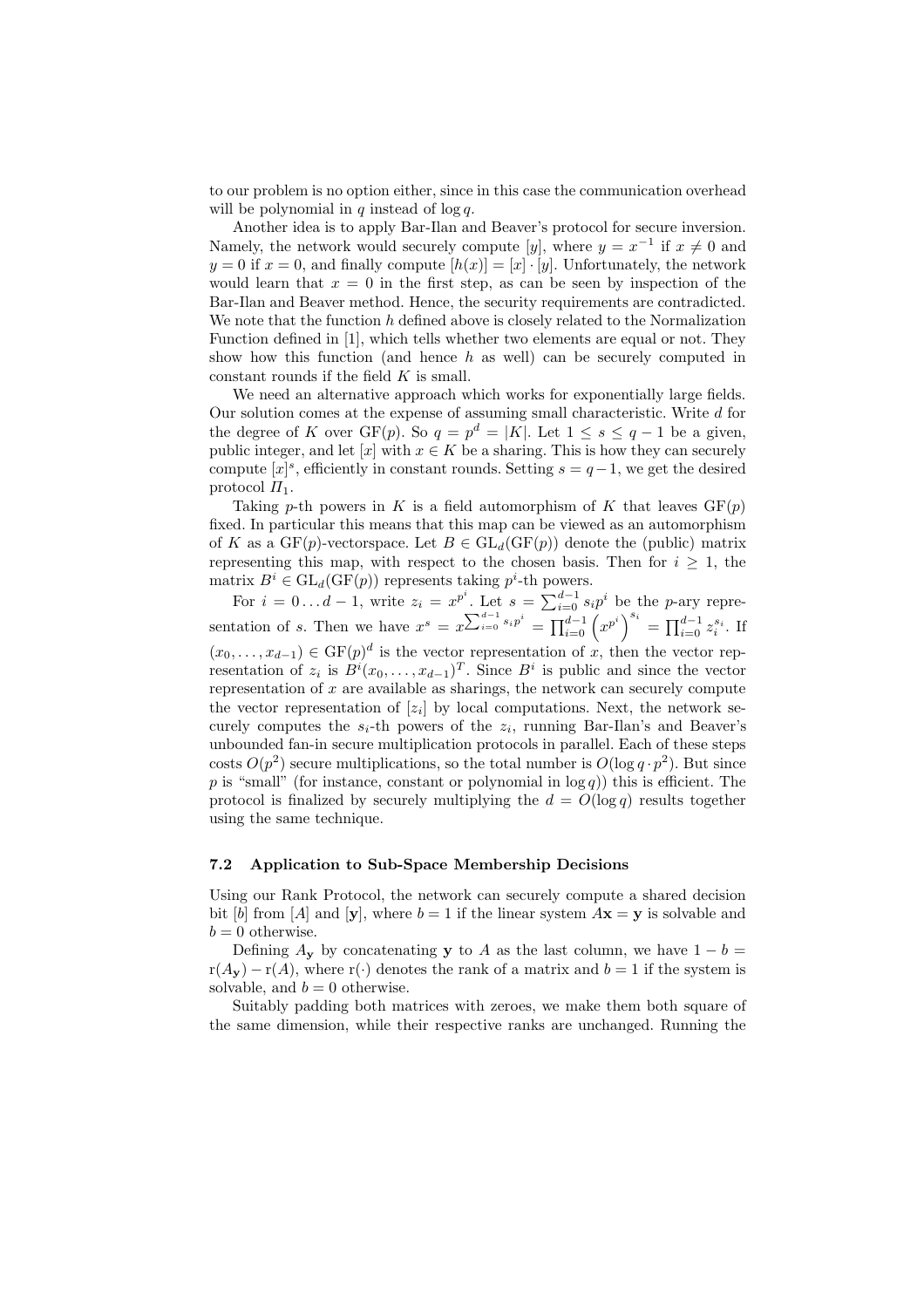Rank Protocol in parallel, the network now securely computes unary encodings  $[\mathbf{r}], [\mathbf{r}_v]$  of the ranks of A and  $A_v$ , respectively. It holds that  $r(A) = r(A_v)$  exactly when  $\mathbf{r} = \mathbf{r}_{\mathbf{y}}$ .

Next, the network securely computes  $[\mathbf{u}] = [\mathbf{r}] - [\mathbf{r}_{\mathbf{v}}]$  by local computations, securely generates  $[\mathbf{v}]$  with v random in  $K^n$ , and finally securely computes  $[v]$  = [**u**]  $\cdot$  [**v**<sup>T</sup>]. Except with negligible probability 1/q, it holds that  $v = 0$  if  $b = 1$  and  $v \neq 0$  if  $b = 0$ . The network securely computes  $[b] = 1 - [h(v)]$ , using protocol  $\Pi_1$ .

### 8 General Linear Systems

Let [A] and [y] be sharings, where A is a square matrix, <sup>8</sup> say  $A \in K^{n,n}$ , and  $y \in K<sup>n</sup>$ . The purpose of the network is to securely compute [b], [x] and [B], efficiently and in constant rounds, with the following properties. If the system is solvable,  $b = 1$  and  $\mathbf{x} \in K^n$  and  $B \in K^{n,n}$  are such that  $A\mathbf{x} = \mathbf{y}$  and the columns of  $B$  generate the null-space Ker  $A$  (optionally, the non-zero columns form a basis). If the system is not solvable,  $b = 0$ , and  $[\mathbf{x}]$ ,  $[B]$  are both all-zero.

Our solution is based on a Random Sampling Protocol which we describe first.

#### 8.1 Secure Random Sampling

Let y be given to the network, and assume for the moment that the linear system  $A\mathbf{x} = \mathbf{y}$  has a solution. The purpose of the network is to securely compute  $[\mathbf{x}]$ , where x is a random solution of  $A\mathbf{x} = \mathbf{y}$ , efficiently and in constant rounds. Note that in particular this implies a means for the network to securely sample random elements from Ker A by setting  $y = 0$ .

Our approach is to reduce the problem to that of solving a regular system, since this can be handled by the methods of Bar-Ilan and Beaver. Using the Sub-Space Membership Protocol the network first securely computes the shared decision bit [b] on whether the system has a solution at all. Applying that same protocol in an appropriate way, they are able to select a linearly independent generating subset of the columns of A, and to replace the other columns by random ones. With high probability  $\theta$ , this new matrix T is invertible: if r is the rank of A, then  $\theta = \frac{(q^n - q^r) \cdots (q^n - q^{n-1})}{q^n} \ge \left(1 - \frac{1}{q}\right)^{n-r} \ge 1 - \frac{n}{q}$ , which differs from 1 only negligibly.

This means that, with high probability, the methods of Bar-Ilan and Beaver can be applied to the system  $T\mathbf{x}_1 = \mathbf{y}$  in the unknown  $\mathbf{x}_1$ . More precisely, they are applied to the system  $T\mathbf{x}_1 = \mathbf{y}-\mathbf{y}_0$ , where  $\mathbf{y}_0$  is a random linear combination over the columns of  $A$  that were replaced by columns of  $R$  in the construction of T. In other words,  $y_0 = Ax_0$  for  $x_0$  chosen randomly such that its *i*-th coordinate equals 0 if  $c_i = 1$ .

 $8$  As in the Rank Protocol, the assumption that A is a square matrix is not a limitation.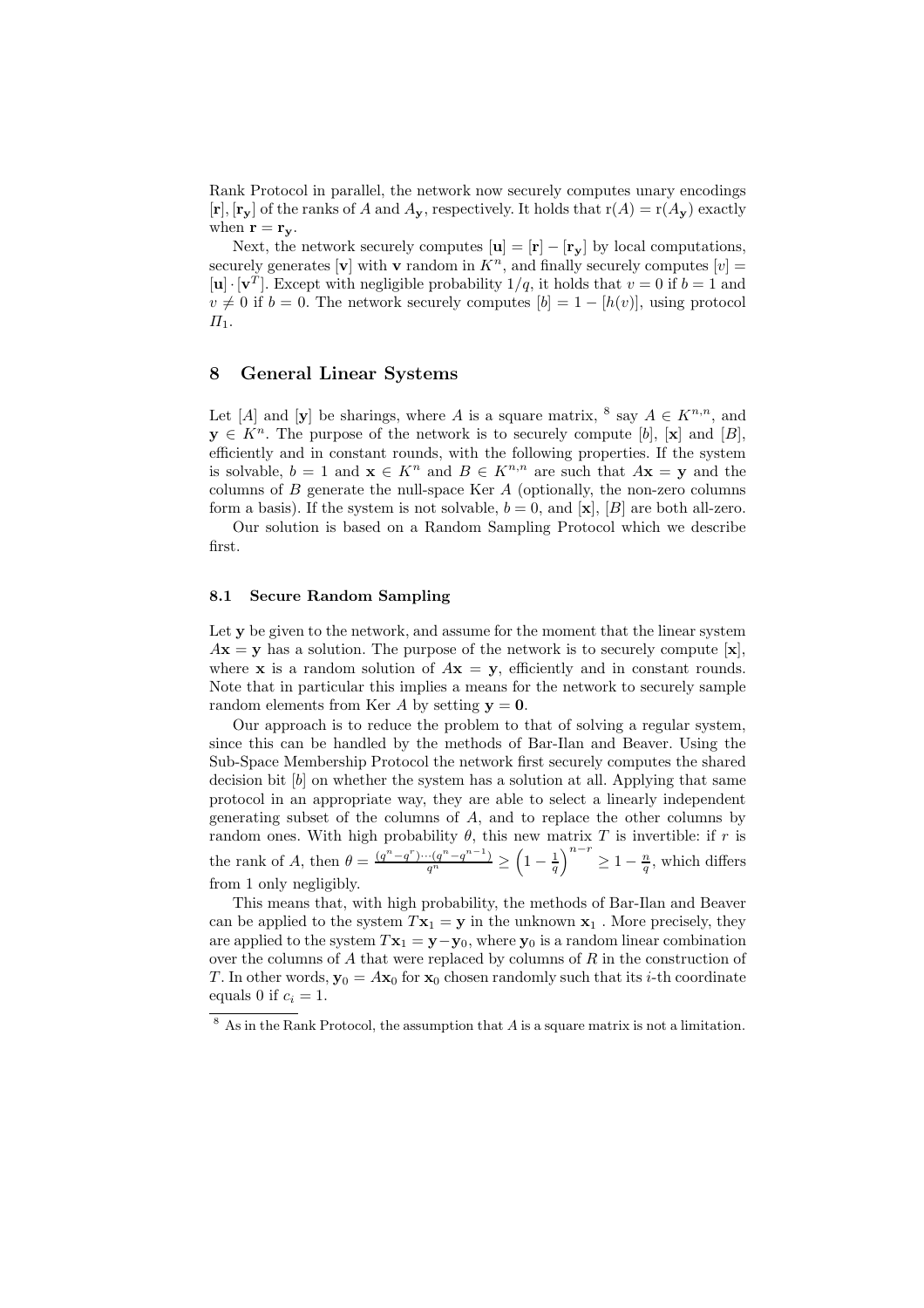If T is indeed invertible and if  $A\mathbf{x} = \mathbf{y}$  has a solution at all, then the coordinates of  $x_1$  corresponding to the "random columns" in  $T$  must be equal to 0. Then  $\mathbf{x} = \mathbf{x}_0 + \mathbf{x}_1$  is a solution of  $A\mathbf{x} = \mathbf{y}$ , since  $A\mathbf{x} = A\mathbf{x}_0 + A\mathbf{x}_1 = \mathbf{y}_0 + T\mathbf{x}_1 =$  $y_0 + (y - y_0) = y$ . It is also clearly random, since  $x_1$  is unique given y and random  $\mathbf{x}_0$ .

The result of the protocol is computed as  $([b], [b] \cdot [x])$ , where b is the decision bit computed at the beginning.

Here are the details. Write  $k_1, \ldots, k_n$  to denote the columns of A, and set  $\mathbf{k}_0 = \mathbf{0}$ . Define the vector  $\mathbf{c} \in K^n$  by  $c_i = 1$  if  $\mathbf{k}_i$  is not a linear combination of  $\mathbf{k}_0, \ldots, \mathbf{k}_{i-1}$ , and  $c_i = 0$  otherwise. Note that  $\mathcal{B} = {\mathbf{k}_i : c_i = 1}$  is a basis for the space generated by the columns of A.

The shared vector [c] is securely computed by applying the Sub-Space Membership Protocol in parallel to the pairs  $([A_{i-1}], [\mathbf{k}_i])$ , where  $A_i$  is the matrix consisting of the columns  $k_0, \ldots, k_{i-1}$ , and "negating" the resulting shared decision bits.

Write  $[C]$  for the shared diagonal matrix with c on its diagonal. We 'll use this matrix as a selector as follows. After generating a random shared matrix  $[R]$ , the network replaces the columns in A that do not belong to the basis B by corresponding columns from R, by securely computing  $[T] = [A] \cdot [C] + [R] \cdot$  $([I - C])$ . As argued before, T is invertible with high probability.

Next, they securely generate a random shared vector  $\mathbf{x}_0$  with zeroes at the coordinates i with  $\mathbf{k}_i \in \mathcal{B}$ , by generating  $[\mathbf{x}'_0]$  randomly, and securely multiplying its *i*-th coordinate by  $[1-c_i]$ ,  $i = 1, ..., n$ . The shared vector  $[\mathbf{y}_0]$  is now securely computed as  $[\mathbf{y}_0] = [A] \cdot [\mathbf{x}_0]$ .

Using Bar-Ilan and Beaver's method for securely solving a regular system, the network computes  $[\mathbf{x}_1] = [T]^{-1} \cdot ([\mathbf{y}] - [\mathbf{y}_0])$ , and finally  $[\mathbf{x}] = [\mathbf{x}_0] + [\mathbf{x}_1]$  and  $[b] \cdot [\mathbf{x}]$ . They take  $([b], [b] \cdot [\mathbf{x}])$  as the result.

#### 8.2 General Linear Systems Protocol

Let [A], [y] be sharings, where  $A \in K^{n,n}$  and  $y \in K^n$ . If x is a solution of  $A$ **x** = **y**, then the complete set of solutions is given by **x** + Ker(A).

Using the Random Sampling Protocol it is now an easy task for the network to securely solve a system of linear equations efficiently in constant rounds.

Assume for the moment that the system is solvable. The network first securely generates  $[\mathbf{u}_1], \ldots, [\mathbf{u}_n]$ , where the  $\mathbf{u}_i$  are independently random samples from Ker A. With high probability, these actually generate Ker A. The network defines  $[B]$  such that the *i*-th column of B is  $\mathbf{u}_i$ . Next, they securely compute  $[\mathbf{x}]$ , where **x** is an arbitrary solution of the linear system. The result of the protocol is  $([\mathbf{x}], [B]).$ 

To deal with the general case, where the system may not be solvable, we first have the network securely compute [b] using the Sub-Space Membership Protocol, where b is the bit that indicates whether it is solvable. After  $[\mathbf{x}], [B]$ has been securely computed, they securely compute  $([b] \cdot [x], [b] \cdot [B])$ , and take  $([b],([b]\cdot [\mathbf{x}], [b]\cdot [B]))$  as the result.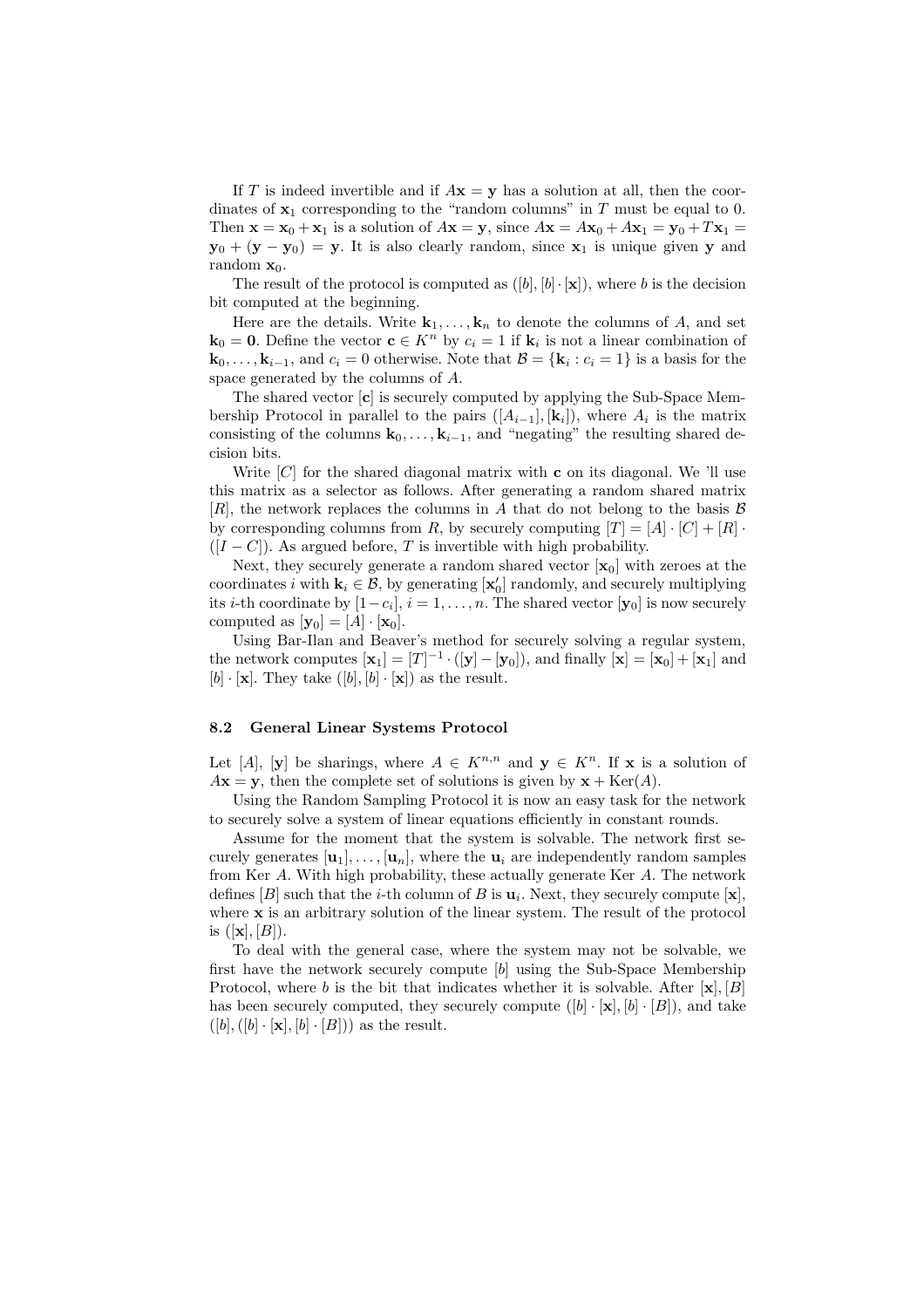### 9 Achieving Perfect Correctness and Privacy

By inspection of our protocols, non-zero error probabilities arise when the network happens to select zeroes of "hidden" polynomials. Since upper-bounds on their degree are known, such errors can be avoided altogether by passing to an extension field and having the network select elements with sufficiently large algebraic degree instead. This, together with some other minor modifications, leads to protocols with perfect correctness in all cases. In [11] we study efficient alternatives with perfect privacy, thereby avoiding the need for large fields.

## 10 Acknowledgements

We 'd like to thank Donald Beaver, Vanessa Daza, Yuval Ishai, Erich Kaltofen, Jesper Buus Nielsen, and the anonymous referees for useful comments. Thanks to Michael Rabin for suggesting an approach based on Leverier's Lemma in Section 6.5.

# References

- 1. J. Bar-Ilan, D. Beaver: Non-cryptographic fault-tolerant computing in constant number of rounds of interaction, Proc. ACM PODC '89, pp. 201-209, 1989.
- 2. D. Beaver, S. Micali, P. Rogaway: The Round Complexity of Secure Protocols, Proc. 22nd ACM STOC, pp. 503–513, 1990.
- 3. D. Beaver: Minimal Latency Secure Function Evaluation, Proc. EUROCRYPT '00, Springer Verlag LNCS, vol. 1807, pp. 335–350.
- 4. A. Beimel, A. Gál: On Arithmetic Branching Programs, J. Comp. & Syst. Sc., 59, pp. 195–220, 1999.
- 5. M. Ben-Or, S. Goldwasser, A. Wigderson: Completeness theorems for non-cryptographic fault-tolerant distributed computation, Proc. ACM STOC '88, pp. 1–10, 1988.
- 6. R. Canetti, U. Feige, O. Goldreich, M. Naor: Adaptively secure multi-party computation, Proc. ACM STOC '96, pp. 639–648, 1996.
- 7. D. Chaum, C. Crépeau, I. Damgård: Multi-party unconditionally secure protocols, Proc. ACM STOC '88, pp. 11–19, 1988.
- 8. R. Cramer, I. Damgård, J. Buus Nielsen: *Multiparty Computation from Threshold* Homomorphic Encryption, Proc. EUROCRYPT '01, Springer Verlag LNCS, vol. 2045, pp. 280–300., 2001.
- 9. R. Cramer, I. Damgård, U. Maurer: General Secure Multi-Party Computation from any Linear Secret-Sharing Scheme, Proc. EUROCRYPT '00, Springer Verlag LNCS, vol 1807, pp. 316–334. Full version available from IACR eprint archive, 2000.
- 10. R. Cramer, I. Damgård, S. Dziembowski, M. Hirt and T. Rabin: Efficient multiparty computations secure against an adaptive adversary, Proc. EUROCRYPT '99, Springer Verlag LNCS, vol. 1592, pp. 311–326, 1999.
- 11. R. Cramer, I. Damgård, V. Daza: work in progress, 2001.
- 12. U. Feige, J. Kilian, M. Naor: A Minimal Model for Secure Computation, Proc. ACM STOC '94, pp. 554–563, 1994.